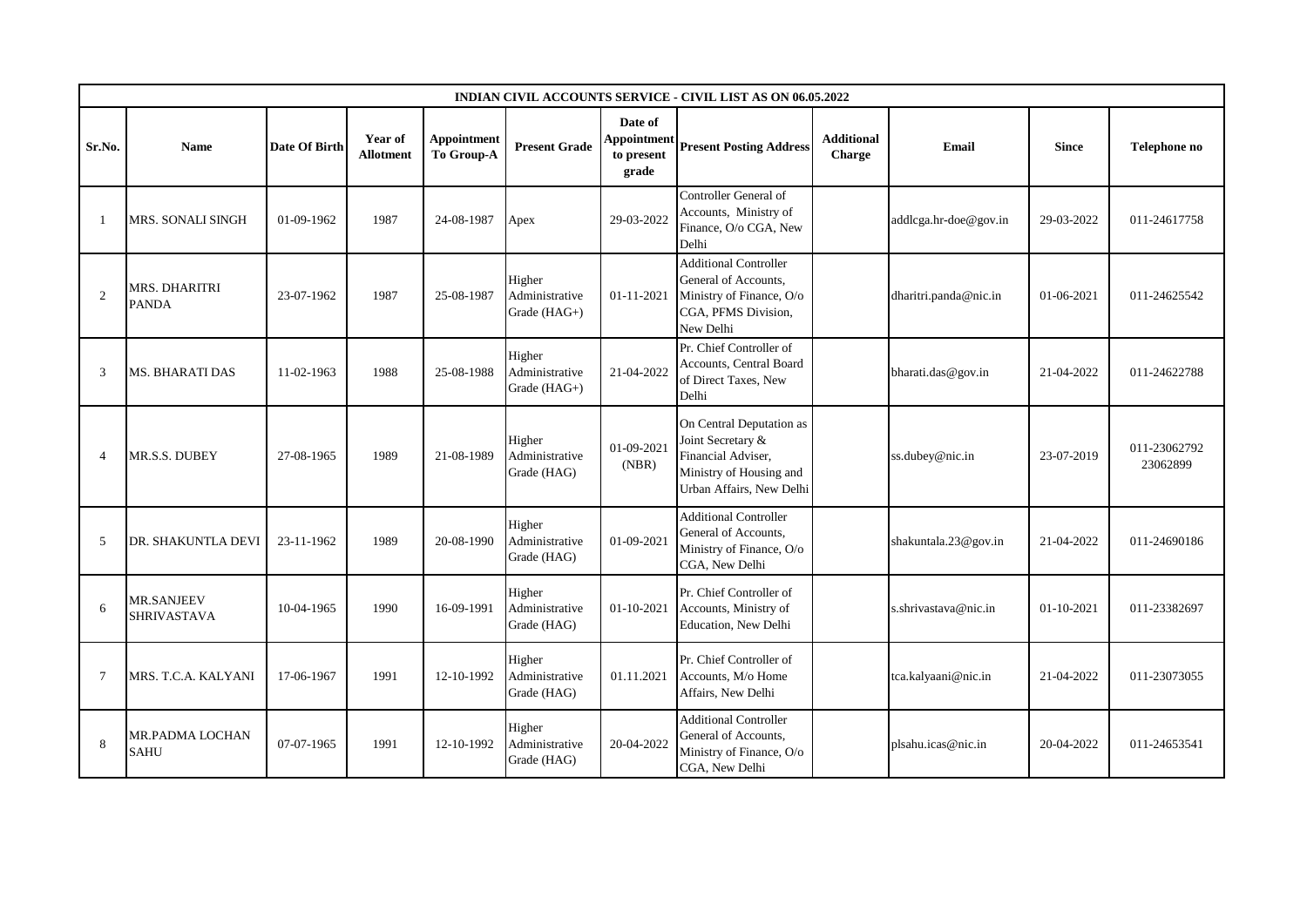| $\mathbf{Q}$ | MRS. AASTHA SAXENA<br><b>KHATWANI</b> | 08-02-1967 | 1991 | 15-09-1991 | Higher<br>Administrative<br>Grade (HAG) | 21-04-2022         | Pr. Chief Controller of<br>Accounts, Ministry of<br>Ports, Shipping &<br>Waterways (PSW) and<br>Road Transport and<br>Highways, New Delhi | aastha.khatwani@nic.in | 21-04-2022          | 011-23387552 |
|--------------|---------------------------------------|------------|------|------------|-----------------------------------------|--------------------|-------------------------------------------------------------------------------------------------------------------------------------------|------------------------|---------------------|--------------|
| 10           | MRS. SHANKARI<br><b>MURALI</b>        | 07-02-1967 | 1991 | 15-09-1991 | Higher<br>Administrative<br>Grade (HAG) | 21-04-2022         | Pr. Chief Controller of<br><b>Accounts, Central Board</b><br>of Indirect Taxes and<br>Customs (CBIC), New<br>Delhi                        | smurali@gov.in         | 21-04-2022          | 011-23702279 |
| 11           | MRS. SUMAN BALA                       | 04-08-1966 | 1991 | 15-09-1991 | Higher<br>Administrative<br>Grade (HAG) | 20-04-2022         | Pr. Chief Controller of<br>Accounts, Ministry of<br>External Affairs, New<br>Delhi                                                        | suman.bala94@gov.in    | 20-04-2022          | 011-49015160 |
| 12           | MR. S.S. SAGAR                        | 05-07-1964 | 1988 | 21-08-1989 | Senior<br>Administrative<br>Grade (SAG) | 21-08-2013<br>(AN) | Chief Controller of<br>Accounts, Ministry of<br>Information and<br>Broadcasting, New Delhi                                                | ssagar@nic.in          | 24-12-2021          | 011-23387231 |
| 13           | MR. AMITABH<br><b>TRIPATHI</b>        | 14-09-1966 | 1992 | 05-09-1993 | Senior<br>Administrative<br>Grade (SAG) | 21-08-2013         | Joint Controller General<br>of Accounts, Regional<br>Directorates for West<br>Zone, PFMS, Mumbai                                          | atripathi@gov.in       | 18-11-2021          |              |
| 14           | DR. JAIDEEP KUMAR<br><b>MISHRA</b>    | 11-01-1969 | 1993 | 05-09-1993 | Senior<br>Administrative<br>Grade (SAG) | 21/08/2013<br>(AN) | On Central Deputation as<br>Joint Secretary, Ministry<br>of Electronics &<br>Information Technology,<br>New Delhi                         | i mishra@nic.in        | 02-04-2018          | 011-24364321 |
| 15           | MR. BHUPAL NANDA                      | 18-06-1966 | 1993 | 05-09-1993 | Senior<br>Administrative<br>Grade (SAG) | 22/08/2013<br>(AN) | <b>Chief Controller</b><br>(Pension), Central<br>Pension Accounting<br>Office (CPAO), New<br>Delhi                                        | bhupal.nanda@nic.in    | 03-02-2022          | 011-26169406 |
| 16           | <b>MR.ALOK RANJAN</b>                 | 01-01-1967 | 1993 | 26-12-1994 | Senior<br>Administrative<br>Grade (SAG) | 30-10-2013<br>(AN) | Chief Controller of<br>Accounts, Ministry of<br>Finance, New Delhi                                                                        | a.ranjan03@gov.in      | 09-07-2021<br>(A/N) | 011-23092523 |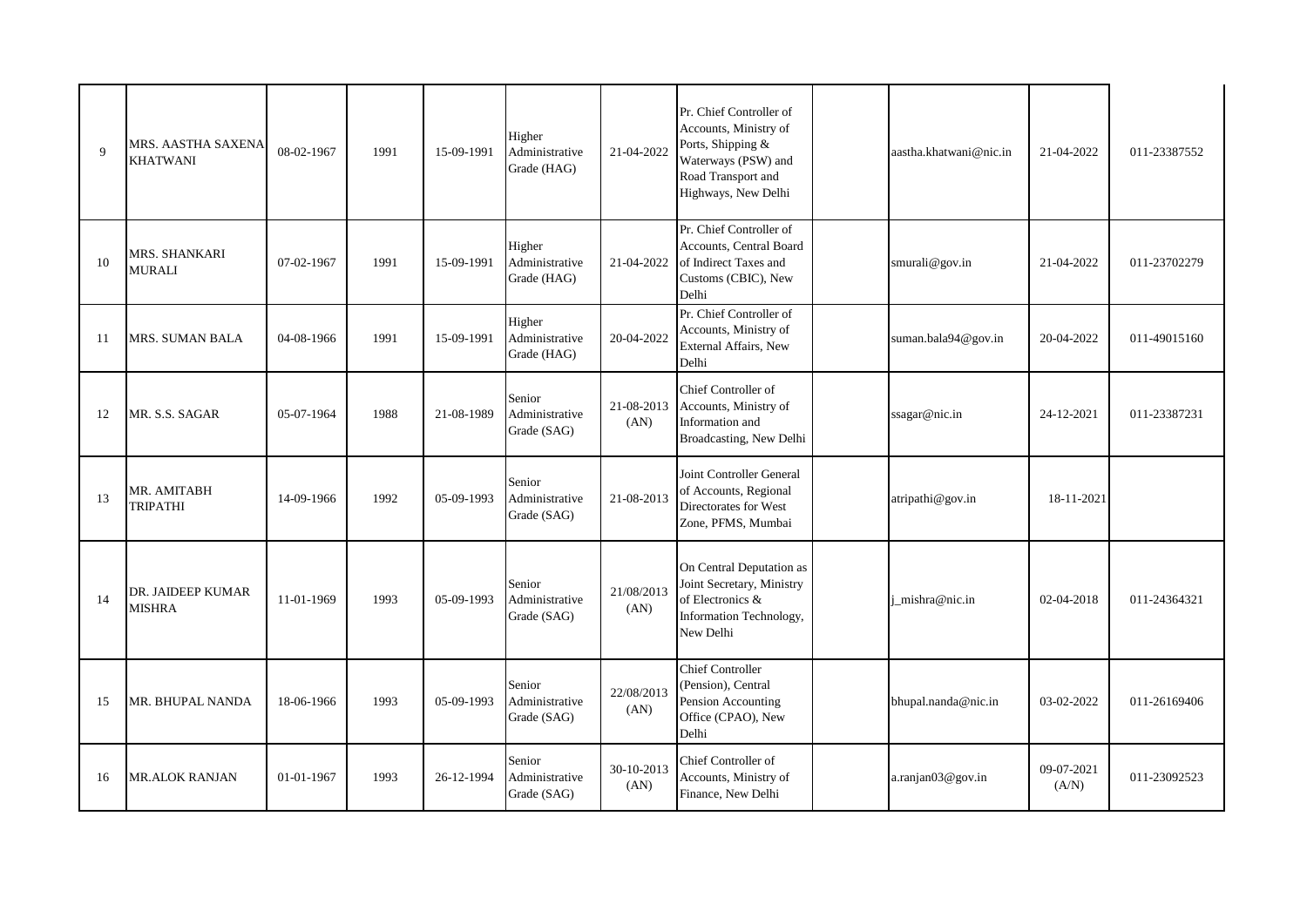| 17 | MR. SANJAI SINGH                 | 30-06-1965 | 1993 | 05-09-1993 | Senior<br>Administrative<br>Grade (SAG) | 27-11-2015 | On Central Deputation as<br>Joint Secretary,<br>Department of Defence,<br>New Delhi.                                      |                                                                         | sanjai.singh@nic.in  | 17-08-2017       | 011-23014944  |
|----|----------------------------------|------------|------|------------|-----------------------------------------|------------|---------------------------------------------------------------------------------------------------------------------------|-------------------------------------------------------------------------|----------------------|------------------|---------------|
| 18 | MR. BINOD KUMAR                  | 20-01-1965 | 1993 | 05-09-1993 | Senior<br>Administrative<br>Grade (SAG) | 27-11-2015 | Chief Controller of<br>Accounts, Ministry of<br><b>Agriculture and Farmers</b><br>Welfare, New Delhi.                     |                                                                         | binod.kumar65@nic.in | 01-08-2020       | 011-233852400 |
| 19 | MR. MANOJ SETHI                  | 19-09-1968 | 1993 | 26-12-1994 | Senior<br>Administrative<br>Grade (SAG) | 27-11-2015 | On Central Deputation as<br>Joint Secretary &<br>Financial Advisor,<br>Ministry of Youth Affairs<br>and Sports, New Delhi |                                                                         | manoj.sethi@nic.in   | 05-02-2020       | 011-24366414  |
| 20 | <b>MR.SIYA SHARAN</b>            | 16-01-1969 | 1993 | 26-12-1994 | Senior<br>Administrative<br>Grade (SAG) | 30-11-2015 | Chief Controller of<br>Accounts, Ministry of<br>Education, New Delhi                                                      |                                                                         | ssharan@nic.in       | 25-04-2022       | 011-24624614  |
| 21 | <b>MR.RAJESH KUMAR</b>           | 16-03-1968 | 1994 | 05-10-1994 | Senior<br>Administrative<br>Grade (SAG) | 27-11-2015 | Chief Controller of<br>Accounts, Ministry of<br>Industry, New Delhi                                                       | C.C.A., D/o<br>Commerce<br>and $M$ / $\sigma$<br>Textiles, New<br>Delhi | r kumar@nic.in       | $01 - 10 - 2021$ | 011-23382697  |
| 22 | MS. SOFIA DAHIYA                 | 27-07-1969 | 1994 | 04-09-1995 | Senior<br>Administrative<br>Grade (SAG) | 27-11-2015 | On deputation as<br>Advisor, Finance<br>Department, Government<br>of Haryana, Chandigarh                                  |                                                                         | sdahiya@gov.in       | 01-08-2019       |               |
| 23 | <b>MR.SANJAY PANDEY</b>          | 01-09-1965 | 1994 | 05-10-1994 | Senior<br>Administrative<br>Grade (SAG) | 28-06-2016 | On Central Deputation as<br>JS&FA, Ministry of<br>Social Justice &<br>Empowerment, New<br>Delhi.                          |                                                                         | s_pandey@gov.in      | 02-04-2019       | 011-23387924  |
| 24 | Dr. AJAY SHANKER<br><b>SINGH</b> | 01-07-1967 | 1994 | 04-09-1995 | Senior<br>Administrative<br>Grade (SAG) | 29-06-2016 | On deputation as Director<br>(Finance) Punatsangchhu-<br>I, Hydroelectric Power<br>Project, Bhutan                        |                                                                         | a_singh@nic.in       | 21-08-2020       |               |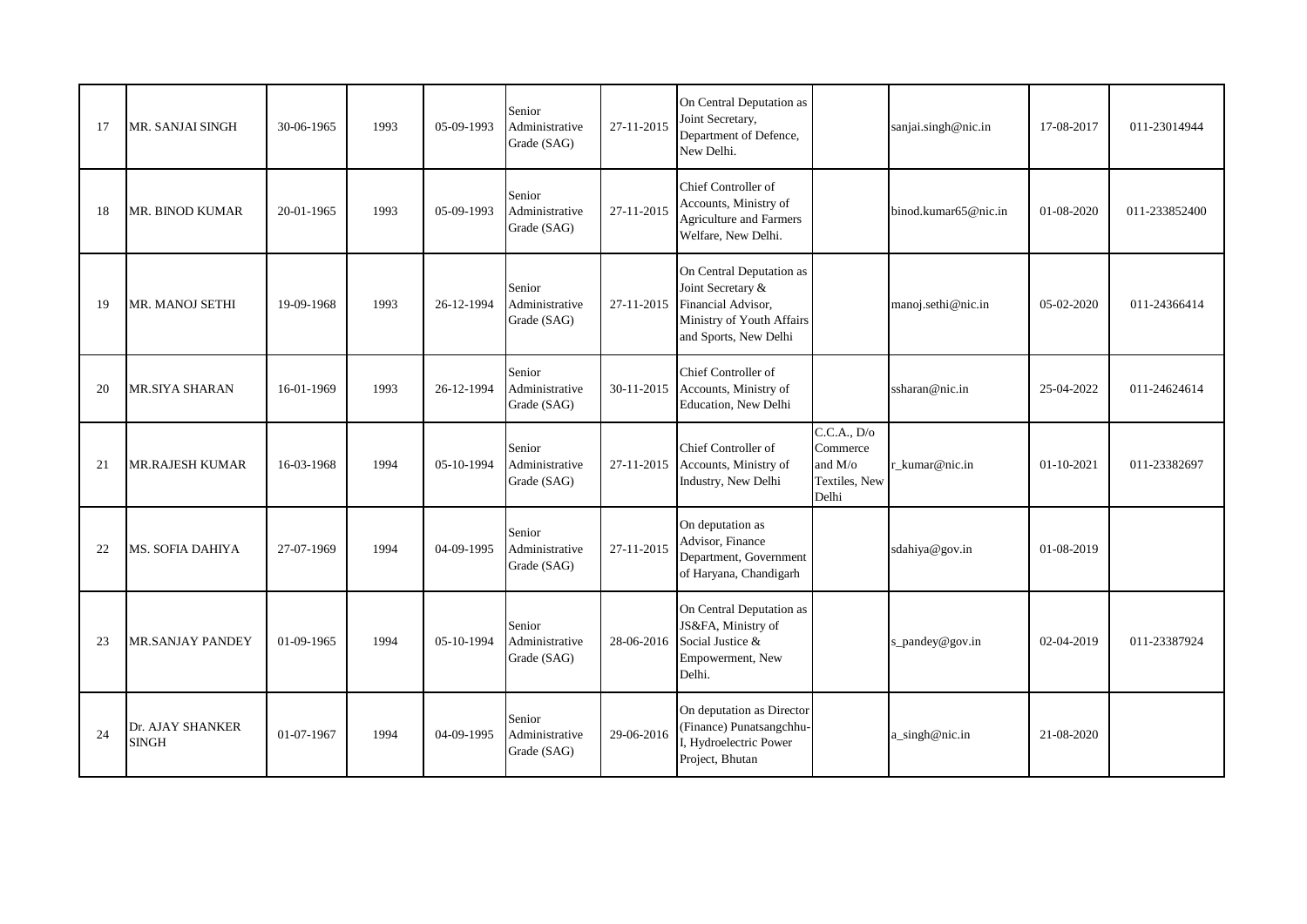| 25 | MRS. TRIPTI PATRA<br><b>GHOSH</b>      | 05-05-1969 | 1994 | 05-10-1994 | Senior<br>Administrative<br>Grade (SAG) | 28-06-2016 | On Central Deputation as<br>Chairman & Managing<br>Director, SPMCIL, New<br>Delhi                                                   | tripti.ghosh@nic.in   | 01-05-2018 | 011-43582275 |
|----|----------------------------------------|------------|------|------------|-----------------------------------------|------------|-------------------------------------------------------------------------------------------------------------------------------------|-----------------------|------------|--------------|
| 26 | MR. ANIL SRIVASTAVA                    | 30-06-1966 | 1994 | 05-10-1994 | Senior<br>Administrative<br>Grade (SAG) | 05-01-2017 | <b>Additional Director</b><br>General (B&A), Prasar<br>Bharati, New Delhi                                                           | sranil.66@gov.in      | 28-02-2020 | 011-23118426 |
| 27 | <b>MR.AVTAR SINGH</b><br><b>SANDHU</b> | 27-07-1966 | 1994 | 04-09-1995 | Senior<br>Administrative<br>Grade (SAG) | 30-12-2016 | Chief Controller of<br>Accounts, Ministry of<br>Housing and Urban<br>Affairs, New Delhi                                             | asandhu@nic.in        | 28-10-2019 | 011-23061440 |
| 28 | DR. GAUTAM<br><b>TALUKDAR</b>          | 03-02-1964 | 1994 | 18-09-1995 | Senior<br>Administrative<br>Grade (SAG) | 28-12-2016 | Chief Controller of<br>Accounts, Ministry of<br>Social Justice &<br>Empowerment, New<br>Delhi                                       | dr.talukdar@nic.in    | 11-05-2020 | 011-23380591 |
| 29 | MR. VIJAY KUMAR<br><b>SINGH</b>        | 30-07-1969 | 1995 | 06-09-1996 | Senior<br>Administrative<br>Grade (SAG) | 15-02-2017 | On Central Deputation as<br>Member (Finance), Delhi<br>Development Authority,<br>Ministry of Housing and<br>Urban Affairs New Delhi | vijayk.singh@nic.in   | 22-06-2020 | 011-24661007 |
| 30 | <b>MR.BHASKAR VERMA</b>                | 06-11-1970 | 1995 | 03-01-1997 | Senior<br>Administrative<br>Grade (SAG) | 12-07-2017 | On Central Deputation as<br>Member Secretary,<br>National Monuments<br>Authority (NMA),<br>Ministry of Culture, New<br>Delhi        | bverma@nic.in         | 01-06-2021 |              |
| 31 | MRS. REKHA RAIKAR<br><b>KUMAR</b>      | 06-05-1970 | 1995 | 04-09-1995 | Senior<br>Administrative<br>Grade (SAG) | 14-07-2017 | On deputation as Member<br>(Finance), Land Ports<br>Authority of India, M/o<br>Home Affairs, New Delhi                              | rekha.raikar70@gov.in | 01-11-2021 | 011-24602316 |
| 32 | MR. TARANJIT SINGH                     | 19-04-1967 | 1995 | 04-09-1995 | Senior<br>Administrative<br>Grade (SAG) | 26-12-2017 | Chief Controller of<br>Accounts, Ministry of<br>Law & Justice, SCI and<br>Ministry of Corporate<br>Affairs, New Delhi               | taranjit.singh@nic.in | 25-04-2022 |              |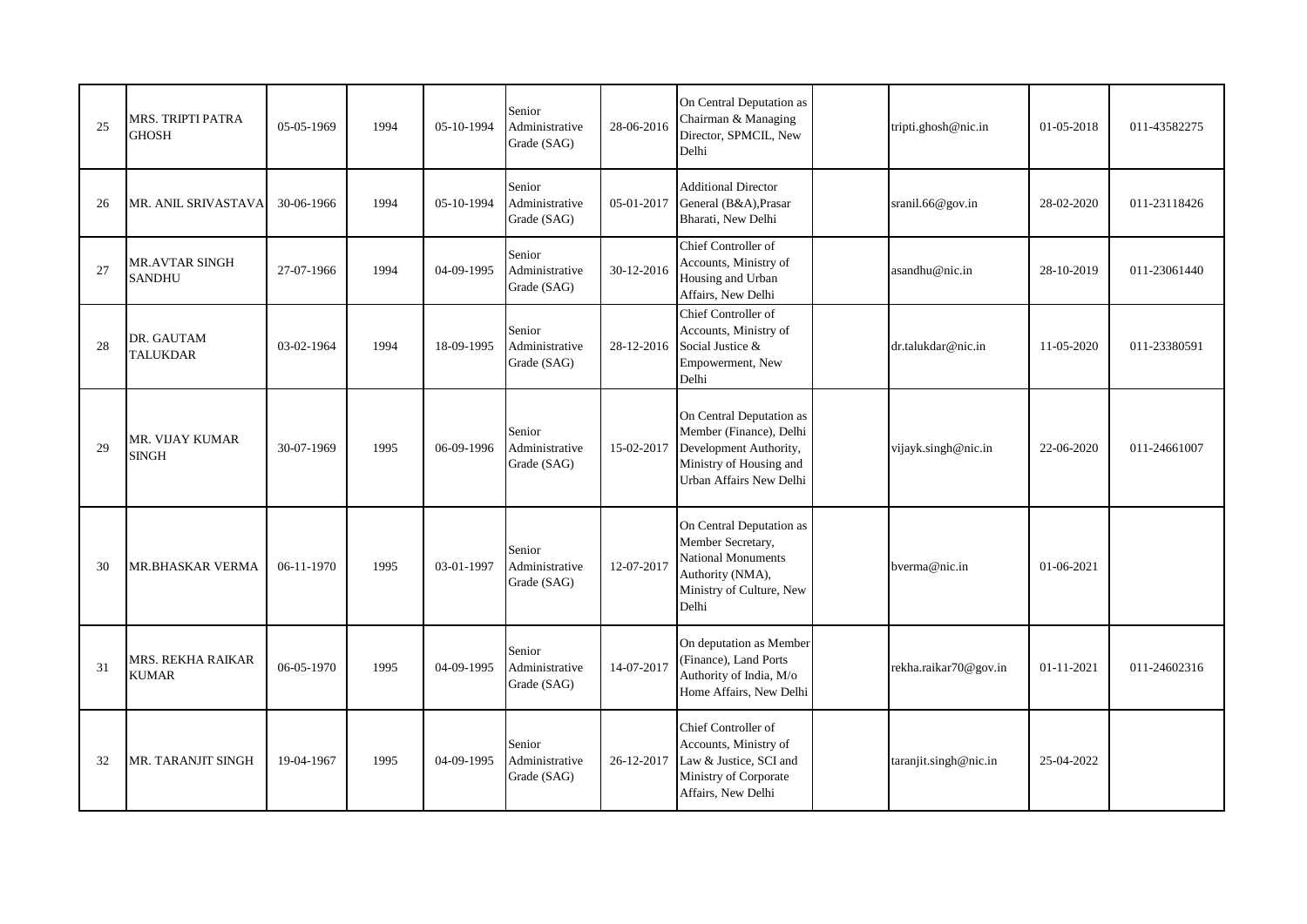| 33 | MR. PRAVEEN<br><b>NANDWANA</b>                       | 23-02-1971 | 1995 | 06-09-1996 | Senior<br>Administrative<br>Grade (SAG) | 22-12-2017                   | On deputation as Member<br>(Finance), IWAI, M/o<br>Ports, Shipping and<br>Waterways, NOIDA               |                                   | praveen.nandwana@gov.i<br>$\mathbf n$ | 07-01-2022 | 0120-2544009             |
|----|------------------------------------------------------|------------|------|------------|-----------------------------------------|------------------------------|----------------------------------------------------------------------------------------------------------|-----------------------------------|---------------------------------------|------------|--------------------------|
| 34 | <b>MR. NITESH KUMAR</b><br><b>MISHRA</b>             | 02-10-1967 | 1995 | 06-09-1996 | Senior<br>Administrative<br>Grade (SAG) | 28-12-2017                   | On Central deputation as<br>Joint Secretary, D/o<br>Youth Affairs & Sports,<br>New Delhi                 |                                   | nk.mishra@nic.in                      | 31-08-2021 |                          |
| 35 | <b>MR.SAKESH PRASAD</b><br><b>SINGH</b>              | 03-09-1969 | 1995 | 04-09-1995 | Senior<br>Administrative<br>Grade (SAG) | 26-12-2017                   | Chief Controller of<br>Accounts, Ministry of<br>Steel and Mines, New<br>Delhi                            |                                   | sakesh.singh69@nic.in                 | 28-02-2020 | 011-23063730             |
| 36 | MR. ARVIND KUMAR                                     | 16-08-1969 | 1995 | 06-09-1996 | Senior<br>Administrative<br>Grade (SAG) | 26-12-2017                   | Chief Controller of<br>Accounts, Ministry of<br>Environment, Forest &<br>Climate Change, New<br>Delhi    |                                   | arvind.kumar69@nic.in                 | 25-10-2019 | 011-24695438             |
| 37 | <b>MRS. JASPAL KAUR</b><br><b>PRADYOT</b>            | 28-10-1968 | 1995 | 06-09-1996 | Senior<br>Administrative<br>Grade (SAG) | 26-12-2017                   | Joint Contrloller General<br>of Accounts, Regional<br>Directorates for West<br>Zone, PFMS, Dehradun      |                                   | jk.pradyot@gov.in                     | 03-11-2021 |                          |
| 38 | MR. SANDEEP<br><b>TARACHAND UKE</b>                  | 10-01-1965 | 1995 | 06-09-1996 | Senior<br>Administrative<br>Grade (SAG) | 26-12-2017                   | Chief Controller of<br>Accounts, Department of<br>Atomic Energy, Mumbai                                  | C.C.A, D/o<br>Space,<br>Bangalore | st.uke@nic.in                         | 17-06-2019 | 022-22026042             |
| 39 | MR.C.<br><b>VENKATESWARA</b><br><b>PRASAD</b>        | 07-07-1967 | 1995 | 06-09-1996 | Senior<br>Administrative<br>Grade (SAG) | 27-06-2018<br>$(AN)$ $(NBR)$ | Joint Controller General<br>of Accounts, Ministry of<br>Finance, O/o CGA,<br>PFMS Division, New<br>Delhi |                                   | cv.prasad@gov.in                      | 12-04-2021 | 011-23343860             |
| 40 | MR. EDDIE<br><b>LALRINLIANA</b><br><b>KHAWLHRING</b> | 02-05-1972 | 1995 | 06-09-1996 | Senior<br>Administrative<br>Grade (SAG) | 27-06-2018<br>(AN)           | Joint Controller General<br>of Accounts, Ministry of<br>Finance, O/o CGA,<br>PFMS Division, New<br>Delhi |                                   | el.khawlhring@gov.in                  | 29-06-2018 | 011-23343860 Ext-<br>331 |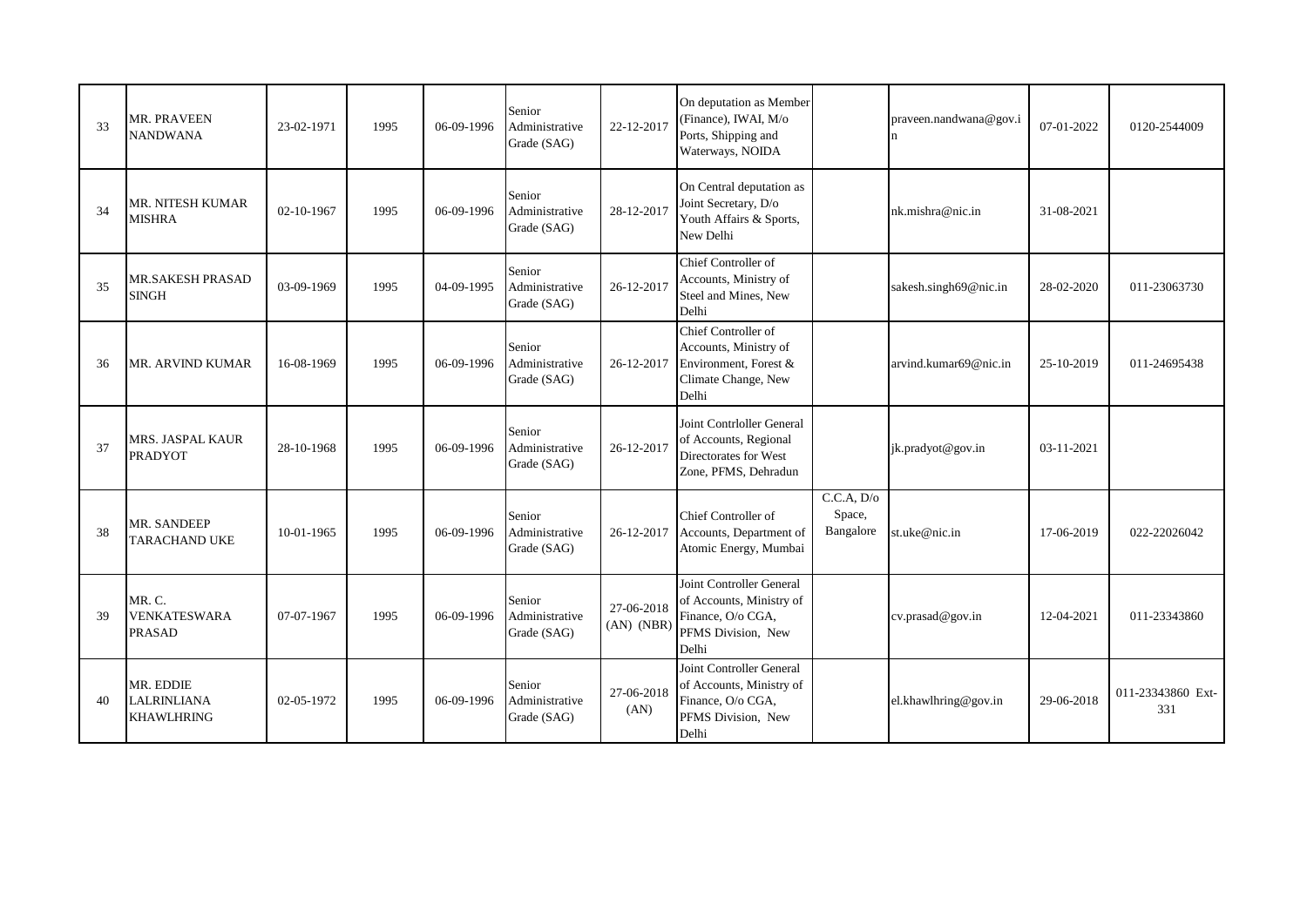| 41 | MR. NARESH MOHAN<br>JHA               | 14-04-1970 | 1996 | 06-09-1996 | <b>Selection Grade</b><br>of Junior<br>Administrative<br>Grade (NFSG) | 01-01-2009          | On Foreign Assignment<br>as Public Financial<br>Management (PFM)<br>Advisor, IMF, AFRITAC<br>West II, Accra, Ghana                    |                                                                                                    | njha@gov.in           | 01-01-2018         |                           |
|----|---------------------------------------|------------|------|------------|-----------------------------------------------------------------------|---------------------|---------------------------------------------------------------------------------------------------------------------------------------|----------------------------------------------------------------------------------------------------|-----------------------|--------------------|---------------------------|
| 42 | MR. AKHILESH JHA                      | 17-11-1972 | 1996 | 25-08-1997 | Senior<br>Administrative<br>Grade (SAG)                               | 28/06/2018<br>(AN)  | Chief Controller of<br>Accounts, Ministry of<br>Science & Technology,<br>New Delhi                                                    |                                                                                                    | jha.akhilesh@gov.in   | 28/06/2018<br>(AN) | 011-26962962              |
| 43 | MR. ROKHUM<br><b>LALREMRUATA</b>      | 05-08-1967 | 1996 | 06-09-1996 | Senior<br>Administrative<br>Grade (SAG)                               | 27-06-2018          | Joint Controller General<br>of Accounts, Ministry of<br>Finance, O/o CGA, New<br>Delhi                                                | C.C.A., M/o<br>Power, New<br>Delhi                                                                 | rokhum.1@nic.in       | 04-02-2022         | 011-24690500              |
| 44 | MR. HARISH KUMAR<br><b>SRIVASTAVA</b> | 20-02-1969 | 1997 | 08-09-1997 | Senior<br>Administrative<br>Grade (SAG)                               | 31-08-2018          | Joint Controller General<br>of Accounts, Ministry of<br>Finance, O/o CGA,<br>PFMS Division, New<br>Delhi                              |                                                                                                    | hsrivastava@nic.in    | 31-08-2018         | 011-23343860              |
| 45 | MRS. DEEPIKA JAIN                     | 14-09-1972 | 1997 | 08-09-1997 | Senior<br>Administrative<br>Grade (SAG)                               | 14-08-2018          | Chief Controller of<br>Accounts, Ministry of<br>Chemicals & Fertilizers<br>and Ministry of<br>Petroleum and Natural<br>Gas, New Delhi | Joint<br>Controller<br>General of<br>Accounts,<br>Ministry of<br>Finance, O/o<br>CGA, New<br>Delhi | deepika.jain07@nic.in | 04-09-2019         | 011-23323948              |
| 46 | <b>MR. HEMANT JAIN</b>                | 28-08-1972 | 1998 | 07-09-1998 | Senior<br>Administrative<br>Grade (SAG)                               | 21-10-2019<br>(NBR) | On Deputation as<br>Financial Adviser and<br><b>Chief Accounts Officer</b><br>(FA&CAO), EPFO, New<br>Delhi                            |                                                                                                    | hjain@gov.in          | 21-02-2018         | 011-26172660,<br>26194349 |
| 47 | MR. RAM DARASH<br><b>CHOUHAN</b>      | 07-07-1971 | 1998 | 07-03-1999 | Senior<br>Administrative<br>Grade (SAG)                               | 21-10-2019          | Chief Controller of<br>Accounts, Ministry of<br>Rural Development, New<br>Delhi                                                       |                                                                                                    | rd.chouhan@nic.in     | 24-01-2020<br>(AN) | 011-23382521              |
| 48 | DR. (Ms.). KAVITHA<br><b>GOTRU</b>    | 17-02-1972 | 1998 | 07-03-1999 | Senior<br>Administrative<br>Grade (SAG)                               | 24-10-2019          | Chief Controller of<br>Accounts, Ministry of<br><b>Health and Family</b><br>Welfare, New Delhi                                        |                                                                                                    | kavitha.gotru@gov.in  | 05-08-2020         | 011-23061126              |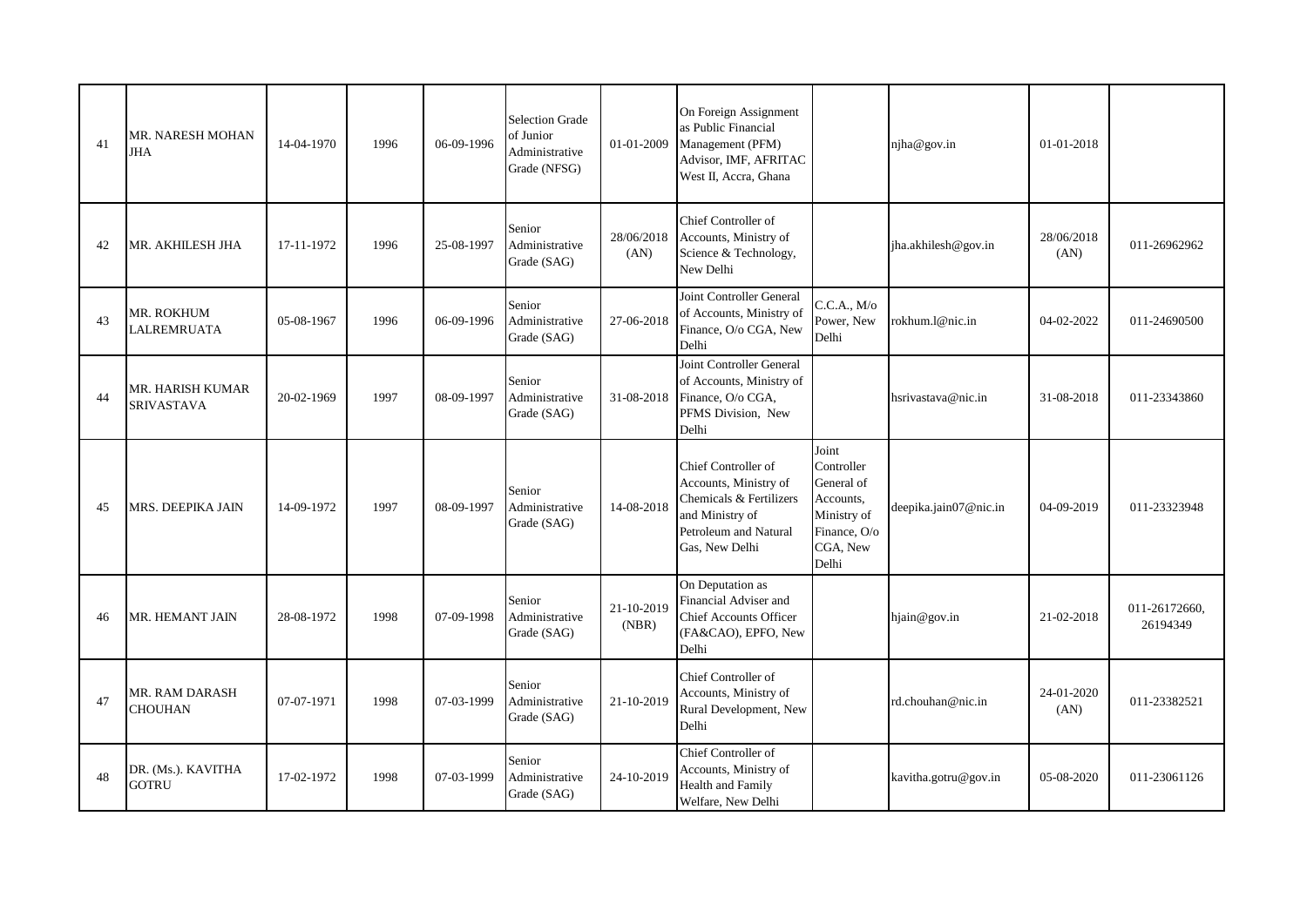| 49 | MR. SUSHIL PAL                       | 01-07-1972 | 1999 | 20-09-1999 | Senior<br>Administrative<br>Grade (SAG) | 22/10/2019<br>(AN)  | Chief Controller of<br>Accounts, Ministry of<br>Home Affairs (MHA),<br>New Delhi                                                                                        |                                | spal@nic.in                           | 22/10/2019<br>(AN) | 011-23073055 |
|----|--------------------------------------|------------|------|------------|-----------------------------------------|---------------------|-------------------------------------------------------------------------------------------------------------------------------------------------------------------------|--------------------------------|---------------------------------------|--------------------|--------------|
| 50 | MR. SHASHI BHUSHAN                   | 09-08-1973 | 1999 | 20-09-1999 | Senior<br>Administrative<br>Grade (SAG) | 04/05/2020<br>(NBR) | On deputation as Director<br>(Financial Management<br>& Financial Advisor) in<br>National Institute of<br>Rural Development &<br>Panchayati Raj<br>(NIRD&PR), Hyderabad |                                | shashi.bhushan73@nic.in               | 15-07-2019         | 040-24008403 |
| 51 | MR. SHAILENDRA<br><b>KUMAR</b>       | 05-02-1974 | 1999 | 22-03-2000 | Senior<br>Administrative<br>Grade (SAG) | 04/05/2020<br>(AN)  | Joint Controller General<br>of Accounts, Ministry of<br>Finance, O/o CGA, New<br>Delhi                                                                                  |                                | shailendra@gov.in                     | 06-05-2022         | 011-24624614 |
| 52 | MRS. SANCHITA<br><b>SHUKLA</b>       | 10-07-1974 | 2000 | 08-09-2000 | Senior<br>Administrative<br>Grade (SAG) | 12-05-2020          | Joint Controller General<br>of Accounts, Ministry of<br>Finance, O/o CGA,<br>PFMS Division, New<br>Delhi                                                                |                                | sanchita.shukla@nic.in                | 01-06-2021         | 011-23343860 |
| 53 | MR. PANKAJ SHARMA                    | 21-09-1973 | 2000 | 12-03-2001 | Senior<br>Administrative<br>Grade (SAG) | 04-05-2020<br>(NBR) | on deputation as JS,<br>Department of Financial<br>Services, Minisrty of<br>Finance, New Delhi                                                                          |                                | p_sharma@nic.in                       | 04-03-2022         | 011-23014816 |
| 54 | MR. DHRUVA KUMAR<br>SINGH            | 07-10-1973 | 2000 | 12-03-2001 | Senior<br>Administrative<br>Grade (SAG) | 04-05-2020          | Chief Controller of<br>Accounts, M/o Consumer<br>Affairs, Food and Public<br>Distribution New Delhi                                                                     |                                | dhruvakumar.1973@gov.i<br>$\mathbf n$ | 06-05-2022         | 011-23782609 |
| 55 | MRS. CHANDAN<br>MISHRA DWIVEDI       | 13-01-1977 | 2001 | 02-09-2001 | Senior<br>Administrative<br>Grade (SAG) | 21-06-2021<br>(AN)  | Chief Controller of<br>Accounts, Central Board<br>of Indirect Taxes and<br>Customs (CBIC), New<br>Delhi                                                                 |                                | chandan.dwivedi@nic.in                | 15-09-2020         | 011-23702430 |
| 56 | MR. NALIN KUMAR<br><b>SRIVASTAVA</b> | 19-09-1975 | 2001 | 10-09-2001 | Senior<br>Administrative<br>Grade (SAG) | 05-04-2022          | Joint Controller General<br>of Accounts, Ministry of<br>Finance, O/o CGA, New<br>Delhi                                                                                  | Director<br>INGAF, N.<br>Delhi | nalin.srivastava@nic.in               | 05-04-2022         | 011-24622029 |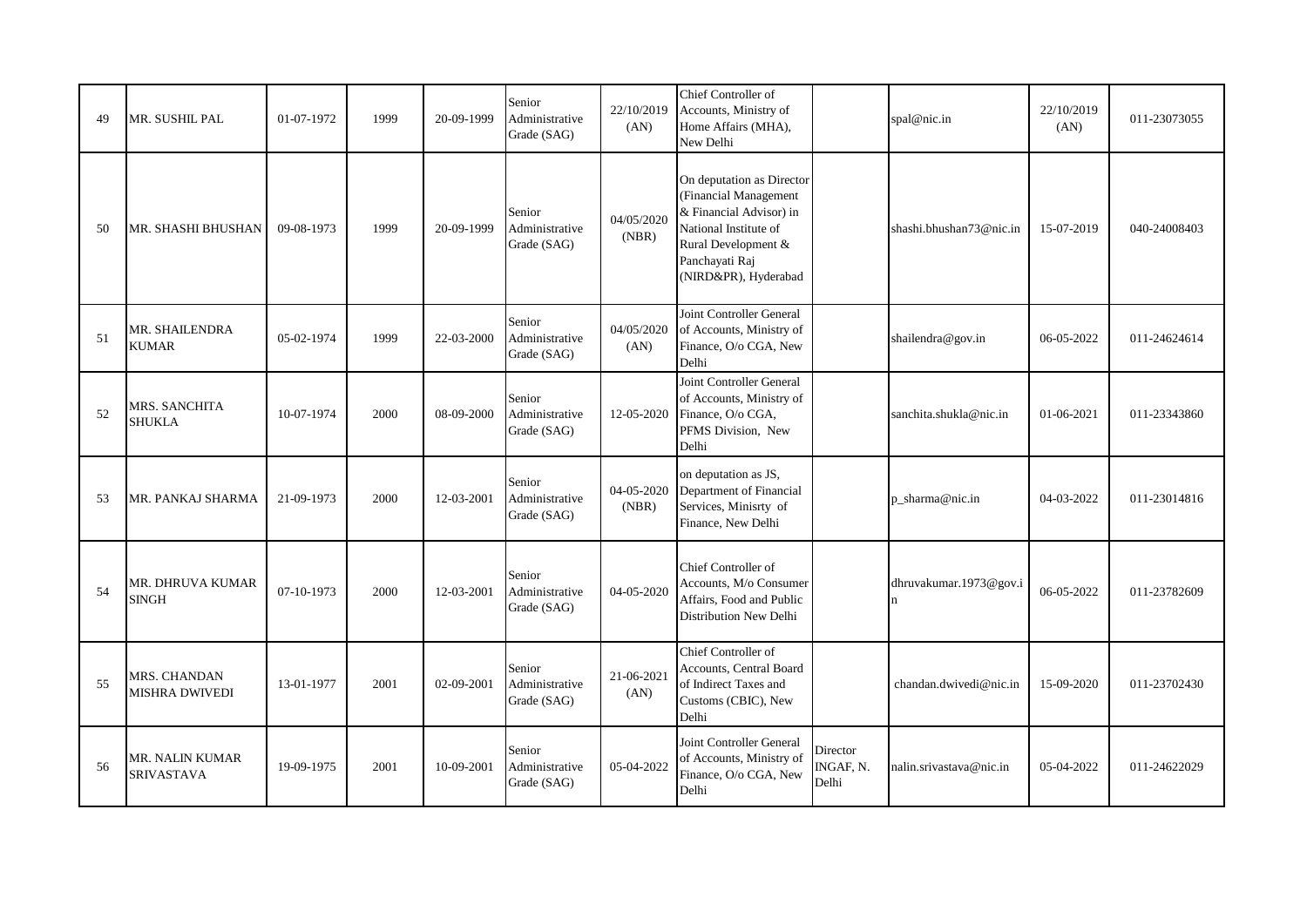| 57 | <b>MRS. S S DEVASTHALI</b>              | 11-03-1976 | 2001 | 02-09-2001 | Senior<br>Administrative<br>Grade (SAG)                        | 05-04-2022<br>(NBR) | On Central Deputation as<br>Director, Department of<br>Promotion of Industry<br>and Internal Trade, Delhi                                                           | supriya.d@nic.in       | 05-04-2019 | 011-23063345 |
|----|-----------------------------------------|------------|------|------------|----------------------------------------------------------------|---------------------|---------------------------------------------------------------------------------------------------------------------------------------------------------------------|------------------------|------------|--------------|
| 58 | <b>MR. ASHISH KUMAR</b><br><b>SINGH</b> | 21-06-1972 | 2002 | 02-09-2002 | Senior<br>Administrative<br>Grade (SAG)                        | 05-04-2022          | Chief Controller of<br>Accounts, Central Board<br>of Direct Taxes, New<br>Delhi                                                                                     | ak.singh72@gov.in      | 05-04-2022 | 011-24694571 |
| 59 | MR. BINOD KUMAR<br><b>AGRAWAL</b>       | 05-07-1973 | 2002 | 24-03-2003 | Senior<br>Administrative<br>Grade (SAG)                        | 08-04-2022<br>(NBR) | On deputation as<br>Financial Adviser, All<br>India Institute of Medical<br>Science (AIIMS), Raipur,<br>Chhattisgarh                                                | bk.agrawal@nic.in      | 01-04-2019 | 0771-2573666 |
| 60 | MR. ARUN SHARMA                         | 25-09-1975 | 2002 | 02-09-2002 | Senior<br>Administrative<br>Grade (SAG)                        | 06-04-2022<br>(NBR) | On deputation as OSD to<br>Minister of Skill<br>Development and<br>Entrepreneurship &<br><b>Electronics and Minister</b><br>of Information<br>Technology, New Delhi | arun.s@gov.in          | 09-02-2022 | 9871110324   |
| 61 | <b>MR. SANTOSH KUMAR</b>                | 22-01-1969 | 2002 | 02-09-2002 | Senior<br>Administrative<br>Grade (SAG)                        | 07-04-2022          | Chief Controller of<br>Accounts, M/o Labour &<br>Employment and M/o<br>Skill Development and<br>Entrepreneurship, New<br>Delhi                                      | santosh.kumar69@gov.in | 25-04-2022 | 011-23717867 |
| 62 | MR. H ATHELI                            | 16-04-1976 | 2002 | 24-03-2003 | Selection Grade<br>of Junior<br>Administrative<br>Grade (NFSG) | 23-08-2021          | On Deputation as<br>Advisor to Executive<br>Director Asian<br>Development Bank,<br>Manila, Philippines                                                              | h.atheli@nic.in        | 17-08-2020 |              |
| 63 | MR. VANLALDINA<br><b>FANAI</b>          | 25-05-1975 | 2002 | 02-09-2002 | Senior<br>Administrative<br>Grade (SAG)                        | 06-04-2022          | <b>Chief Financial</b><br>Controller, M/o Civil<br>Aviation & Tourism,<br>New Delhi                                                                                 | vfanai@nic.in          | 06-04-2022 | 011-24629552 |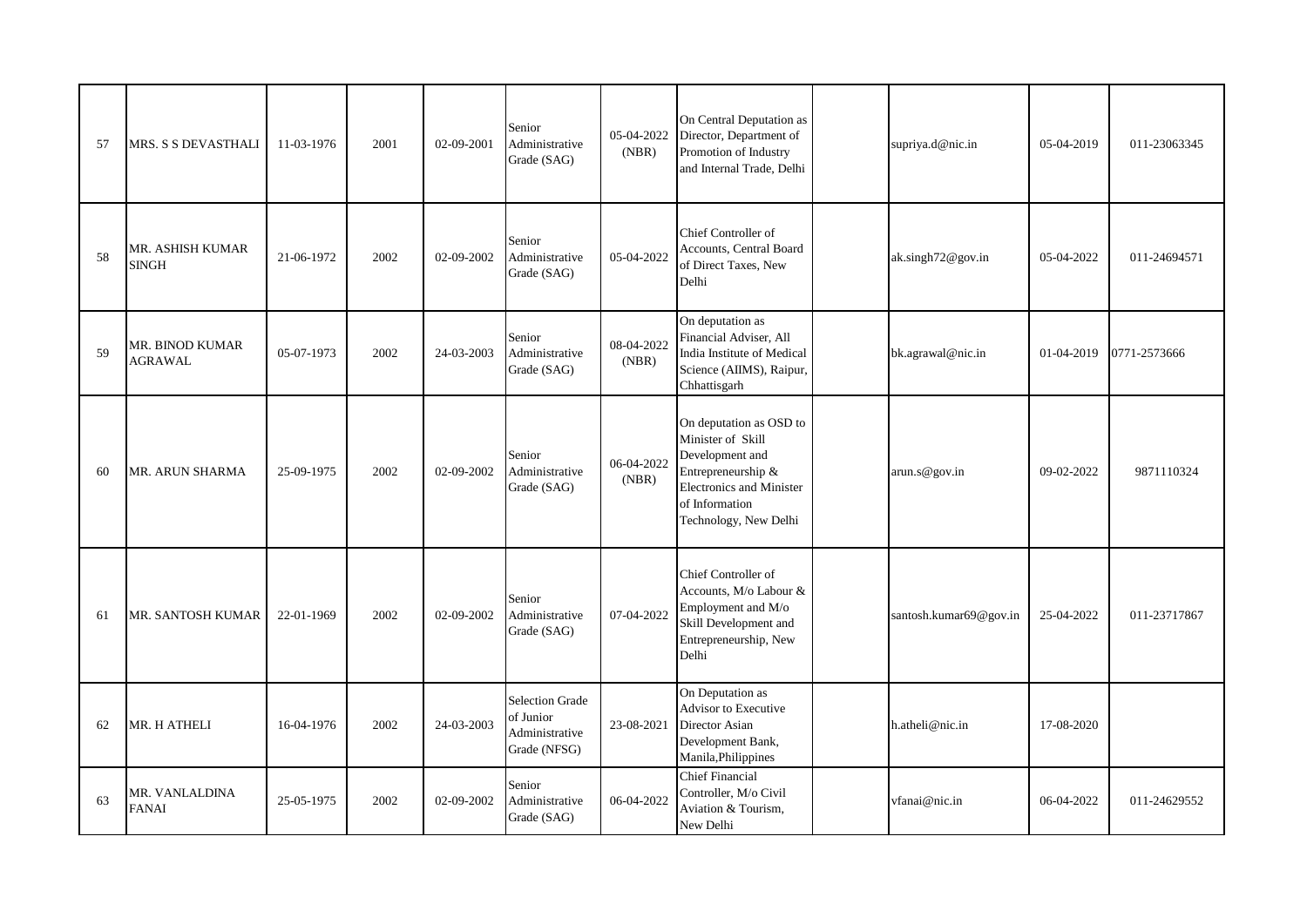| 64 | <b>MS. JENNY KILOUNG</b>                 | 15-02-1972 | 2002 | 24-03-2003 | Senior<br>Administrative<br>Grade (SAG)                               | 06-04-2022 | Joint Controller General<br>of Accounts, Ministry of<br>Finance, O/o CGA, New<br>Delhi                                                                                         |                                                                                   | jkiloung.edu@gov.in  | 06-04-2022                             | 011-24653541              |
|----|------------------------------------------|------------|------|------------|-----------------------------------------------------------------------|------------|--------------------------------------------------------------------------------------------------------------------------------------------------------------------------------|-----------------------------------------------------------------------------------|----------------------|----------------------------------------|---------------------------|
| 65 | MR. ABHIJIT ROY                          | 19-11-1973 | 2000 | 12-03-2001 | <b>Selection Grade</b><br>of Junior<br>Administrative<br>Grade (NFSG) | 01-01-2013 | Controller of Accounts.<br>Ministry of<br>Enviroment, Forest &<br>Climate Change, New<br>Delhi                                                                                 |                                                                                   | abhijit.roy73@gov.in | 20-12-2021                             | 011-23381269              |
| 66 | MR. C<br><b>MAHESHWARAN</b>              | 27-05-1973 | 2001 | 02-09-2001 | <b>Selection Grade</b><br>of Junior<br>Administrative<br>Grade (NFSG) | 01-01-2014 | Controller of Accounts,<br>M/o Information and<br>Broadcasting, N. Delhi                                                                                                       | C.A., M/o<br>Power, N.<br>Delhi                                                   | c.maheshwaran@nic.in | 16.09.2021                             | 011-23381124              |
| 67 | MR. ALOK KUMAR<br><b>VERMA</b>           | 04-06-1977 | 2003 | 22-03-2004 | <b>Selection Grade</b><br>of Junior<br>Administrative<br>Grade (NFSG) | 01-01-2016 | On Foreign Assignment<br>with IMF as Technical<br>Assistant Advisor, Head<br><b>Ouarter Based Consultant</b><br>(HQBC) in Fiscal Affairs<br>Department (FAD),<br>Washington DC |                                                                                   | alok.verma@nic.in    | 16-06-2020<br>(on FA wef<br>06/01/2017 |                           |
| 68 | <b>MR. NEERAJ KUMAR</b><br><b>SHARMA</b> | 05-11-1976 | 2004 | 08-07-2005 | <b>Selection Grade</b><br>of Junior<br>Administrative<br>Grade (NFSG) | 01-01-2017 | On deputation as Senior<br>Financial Advisor,<br>AIIMS, New Delhi                                                                                                              |                                                                                   | neerajs.icas@gov.in  | 01-09-2017                             | 011-26594871,<br>26588295 |
| 69 | MR. SUBHASH<br><b>CHANDRA</b>            | 11-10-1975 | 2004 | 10-01-2005 | <b>Selection Grade</b><br>of Junior<br>Administrative<br>Grade (NFSG) | 01-01-2017 | Controller of Accounts,<br>Ministry of Jal Shakti,<br>New Delhi                                                                                                                | C.A., M/o<br>Consumer<br>Affairs, Food<br>and Public<br>Distribution<br>New Delhi | s.patel@nic.in       | 31-21-2021                             | 011-23386644              |
| 70 | MR. YOGESH KUMAR<br><b>MEENA</b>         | 10-10-1976 | 2004 | 10-01-2005 | <b>Selection Grade</b><br>of Junior<br>Administrative<br>Grade (NFSG) | 01-01-2017 | Deputy Controller<br>General of Accounts,<br>Ministry of Finance, O/o<br>CGA, PFMS Division,<br>New Delhi                                                                      |                                                                                   | yogesh.meena@nic.in  | 05-08-2021                             | 011-23343860              |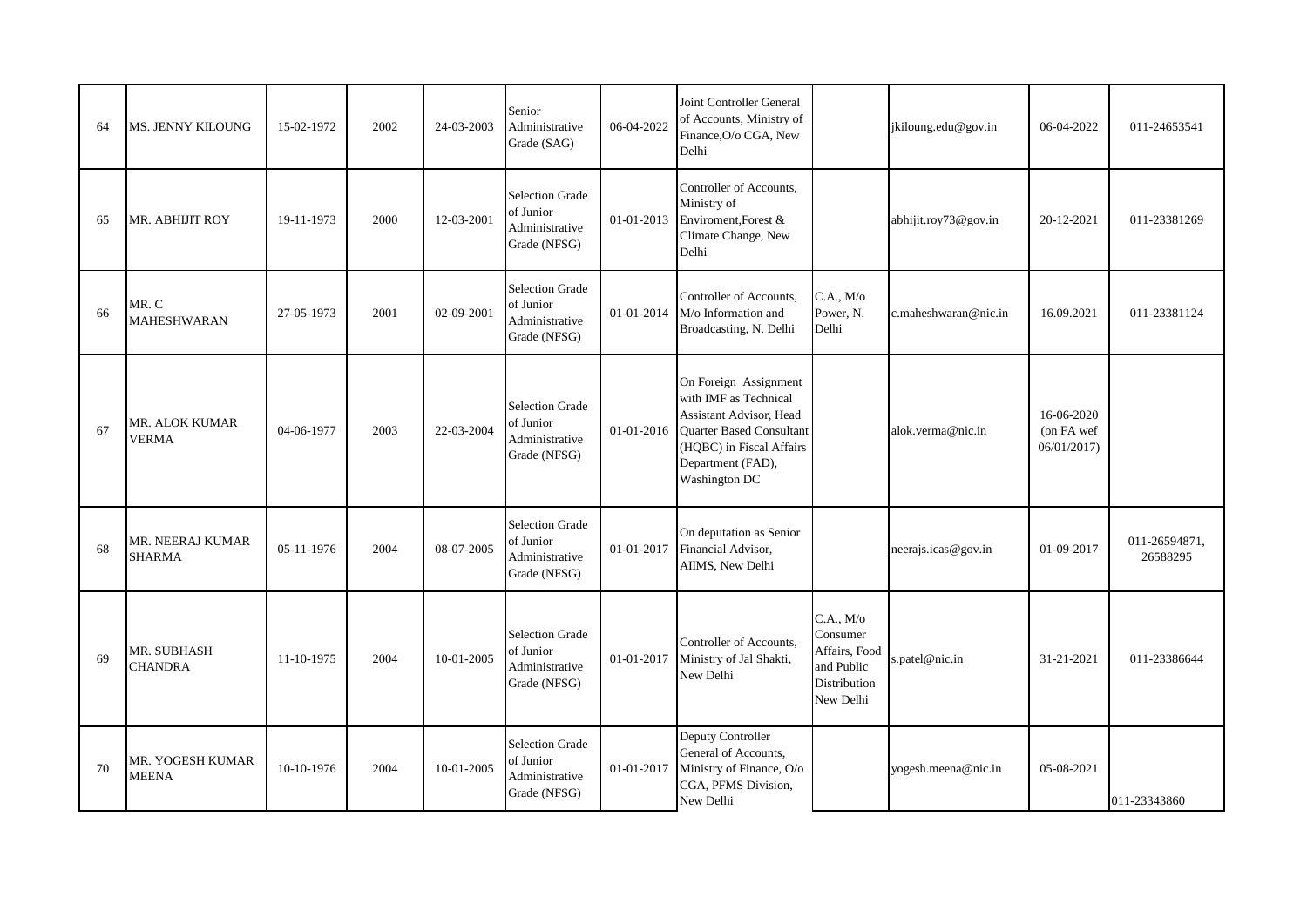| 71 | MS. ANJANA<br><b>VASHISHTHA</b>       | 01-05-1983 | 2005 | 06-03-2006 | <b>Selection Grade</b><br>of Junior<br>Administrative<br>Grade (NFSG) | 01-01-2018          | On Central Deputation as<br>Director, Department of<br>Economic Affairs, M/o<br>Finance, New Delhi                       |                                                                    | a.vashishtha@nic.in      | 03-08-2017                                           | 011-23092744 |
|----|---------------------------------------|------------|------|------------|-----------------------------------------------------------------------|---------------------|--------------------------------------------------------------------------------------------------------------------------|--------------------------------------------------------------------|--------------------------|------------------------------------------------------|--------------|
| 72 | MR. SATISH KERBA<br><b>JADHAV</b>     | 22-07-1979 | 2005 | 22-08-2005 | <b>Selection Grade</b><br>of Junior<br>Administrative<br>Grade (NFSG) | 01-01-2018          | On Central Deputation as<br>Director, Department of<br><b>Administrative Reforms</b><br>& Public Grievance, New<br>Delhi |                                                                    | satish.kj@nic.in         | 18-10-2017                                           |              |
| 73 | MR. CHAUDHARI<br><b>SUNIL BHAGWAT</b> | 01-06-1978 | 2008 | 01-06-2011 | <b>Selection Grade</b><br>of Junior<br>Administrative<br>Grade (JAG)  | 01-01-2021          | On Central deputation as<br>Deputy Secretary,<br>Department of Economic<br>Affairs, New Delhi                            |                                                                    | sunil.chaudhari08@nic.in | 05-06-2020                                           | 011-23093810 |
| 74 | MR. HANUMAIAH<br><b>KORUKONDA</b>     | 01-07-1980 | 2008 | 01-09-2008 | <b>Selection Grade</b><br>of Junior<br>Administrative<br>Grade (JAG)  | 28-02-2022          | On Central Deputation as<br>Director, Department of<br>Economic Affairs, New<br>Delhi                                    |                                                                    | hanumaiah.k@gov.in       | 28-02-2022<br>(Dy. Director<br>w.e.f 19-11-<br>2019) |              |
| 75 | MR. DEO KUMAR                         | 12-07-1964 | 2008 | 17-02-2011 | Junior<br>Administrative<br>Grade (JAG)                               | 02-04-2018          | Controller of Accounts,<br>Ministry of Mines,<br>Kolkata                                                                 |                                                                    | deokumar.1964@gov.in     | 02/04/2018<br>(AN)                                   | 033-22314817 |
| 76 | MS. NIMISHA JHA                       | 01-05-1983 | 2009 | 30-05-2011 | Junior<br>Administrative<br>Grade (JAG)                               | 01/01/2019<br>(NBR) | On Study leave                                                                                                           |                                                                    | nimisha.jha@gov.in       | 01-09-2021                                           |              |
| 77 | MR. SAMSHER ALI                       | 03-04-1978 | 2009 | 21-10-2011 | <b>Selection Grade</b><br>of Junior<br>Administrative<br>Grade (JAG)  | 01-01-2022          | Director (Finance),<br>CPWD, Ministry of<br>Housing & Urban<br>Affairs, New Delhi                                        | Controller of<br>Accounts,<br>M/o External<br>Affairs, N.<br>Delhi | samsher.ali@gov.in       | 02.03.2020                                           | 011-23060583 |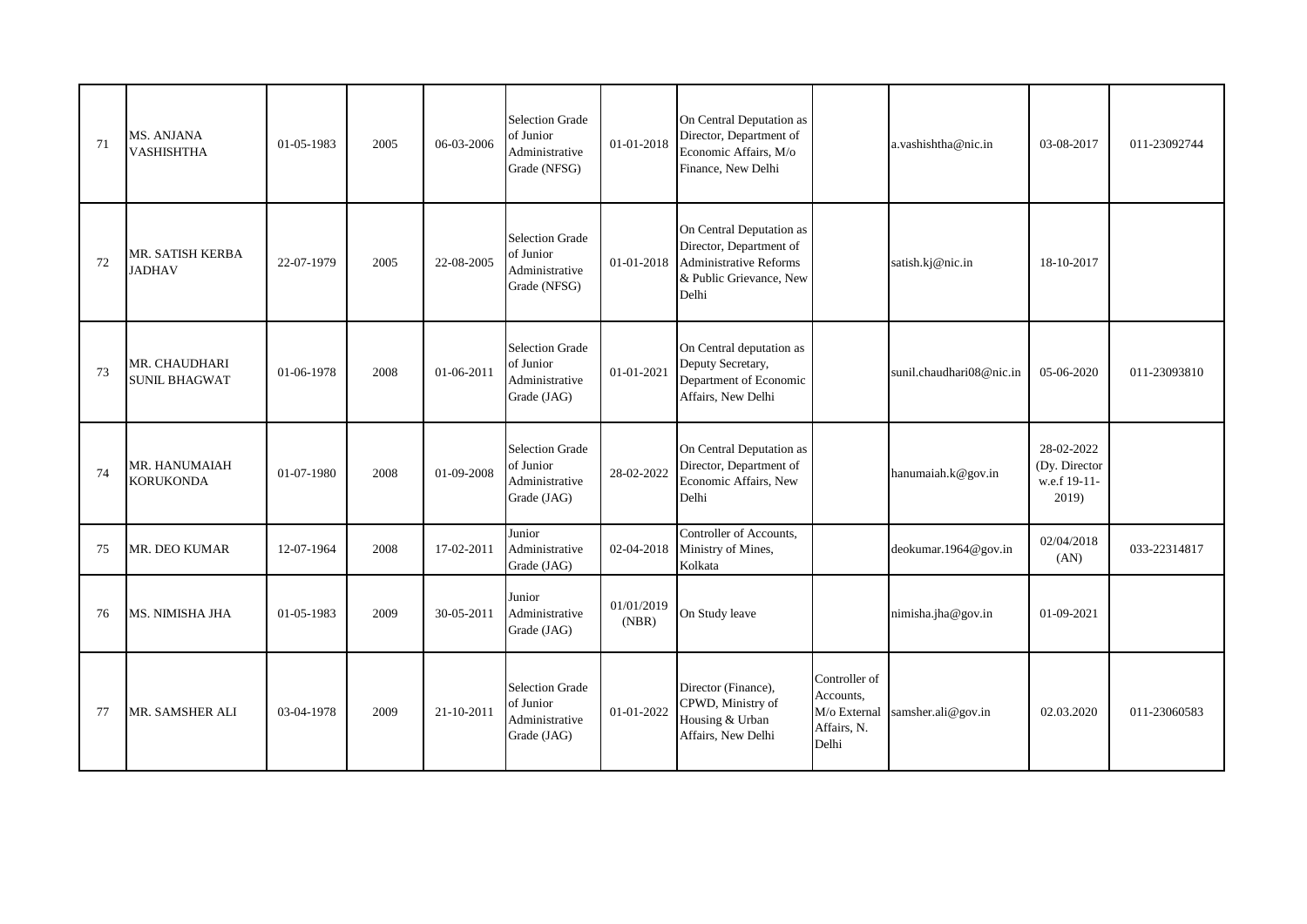|    | DR. N.SHRAVAN                    |            |      |            | <b>Selection Grade</b><br>of Junior                                  |                                  | Controller of Accounts,<br><b>Central Pension</b>                                                                                                                                |                        |                                                                   |              |
|----|----------------------------------|------------|------|------------|----------------------------------------------------------------------|----------------------------------|----------------------------------------------------------------------------------------------------------------------------------------------------------------------------------|------------------------|-------------------------------------------------------------------|--------------|
| 78 | <b>KUMAR</b>                     | 16-07-1975 | 2009 | 13-02-2012 | Administrative<br>Grade (JAG)                                        | 01-01-2022                       | Accounting Office<br>(CPAO), New Delhi                                                                                                                                           | shravan.kumar75@gov.in | 16-06-2021                                                        | 011-26174809 |
| 79 | MR. KAPIL DEV<br><b>MEENA</b>    | 08-12-1985 | 2009 | 31-08-2009 | <b>Selection Grade</b><br>of Junior<br>Administrative<br>Grade (JAG) | 01-01-2022                       | Controller of Accounts,<br>Ministry of Earth<br>Sciences, New Delhi                                                                                                              | kapil.meena38@nic.in   | 19-01-2022                                                        | 011-24669755 |
| 80 | MRS. PARUL GUPTA                 | 06-10-1983 | 2010 | 24-12-2010 | Junior<br>Administrative<br>Grade (JAG)                              | 21-01-2020                       | On Child Care Leave                                                                                                                                                              | parul.g@nic.in         | 15.11.2021                                                        |              |
| 81 | MR. VIVEKANAND                   | 23-01-1978 | 2010 | 23-12-2010 | Junior<br>Administrative<br>Grade (JAG)                              | 20-01-2020                       | Controller of Accounts,<br>M/o Finance, N. Delhi                                                                                                                                 | anand.vivek@nic.in     | 22-04-2022                                                        | 011-23093948 |
| 82 | MR. BHOLE AMIT<br><b>GUNVANT</b> | 28-05-1979 | 2010 | 30-08-2010 | Junior<br>Administrative<br>Grade (JAG)                              | 20-01-2020<br><b>NBR</b><br>(AN) | On deputation as Officer<br>on Special Duty (OSD) to<br>Minister of State for<br>Electronics and<br><b>Information Technology</b><br>(Shri S.S. Dhotre) on co-<br>terminus basis | amit.bhole@gov.in      | 05-08-2019<br>$(AN)$ $(On$<br>deputation<br>since 07-06-<br>2017) | 011-24360787 |
| 83 | MS. AMITA JAIN                   | 08-02-1987 | 2011 | 29-08-2011 | Junior<br>Administrative<br>Grade (JAG)                              | 17-05-2021<br>(NBR)              | Controller of Accounts,<br>M/o Education, N. Delhi                                                                                                                               | amitajain.icas@gov.in  | 11-01-2022                                                        | 011-23387360 |
| 84 | Dr. RICHA PANDEY                 | 03-06-1981 | 2011 | 29-08-2011 | Junior<br>Administrative<br>Grade (JAG)                              | 13-05-2021                       | Controller of Accounts,<br>Ministry of Health &<br>Family Welfare, New<br>Delhi                                                                                                  | richa.p@gov.in         | 12-07-2021                                                        | 011-23061205 |
| 85 | Dr. MADHU SHARMA                 | 27-01-1986 | 2011 | 22-12-2011 | Junior<br>Administrative<br>Grade (JAG)                              | 14/06/2021<br>(NBR)              | On Central deputation as<br>Deputy Secretary, Central<br>Vigilance Commission<br>(CVC), New Delhi                                                                                | madhu.sharma86@gov.in  | 25-01-2021                                                        |              |
| 86 | MR. NEERAJ KULHARI               | 16-09-1988 | 2011 | 29-10-2012 | Junior<br>Administrative<br>Grade (JAG)                              | 14-06-2021                       | Deputy Controller<br>General of Accounts,<br>Ministry of Finance, O/o<br>CGA, PFMS Division,<br>PFMS HQ, New Delhi                                                               | neeraj.kulhari@nic.in  | 14-06-2021                                                        | 011-23343860 |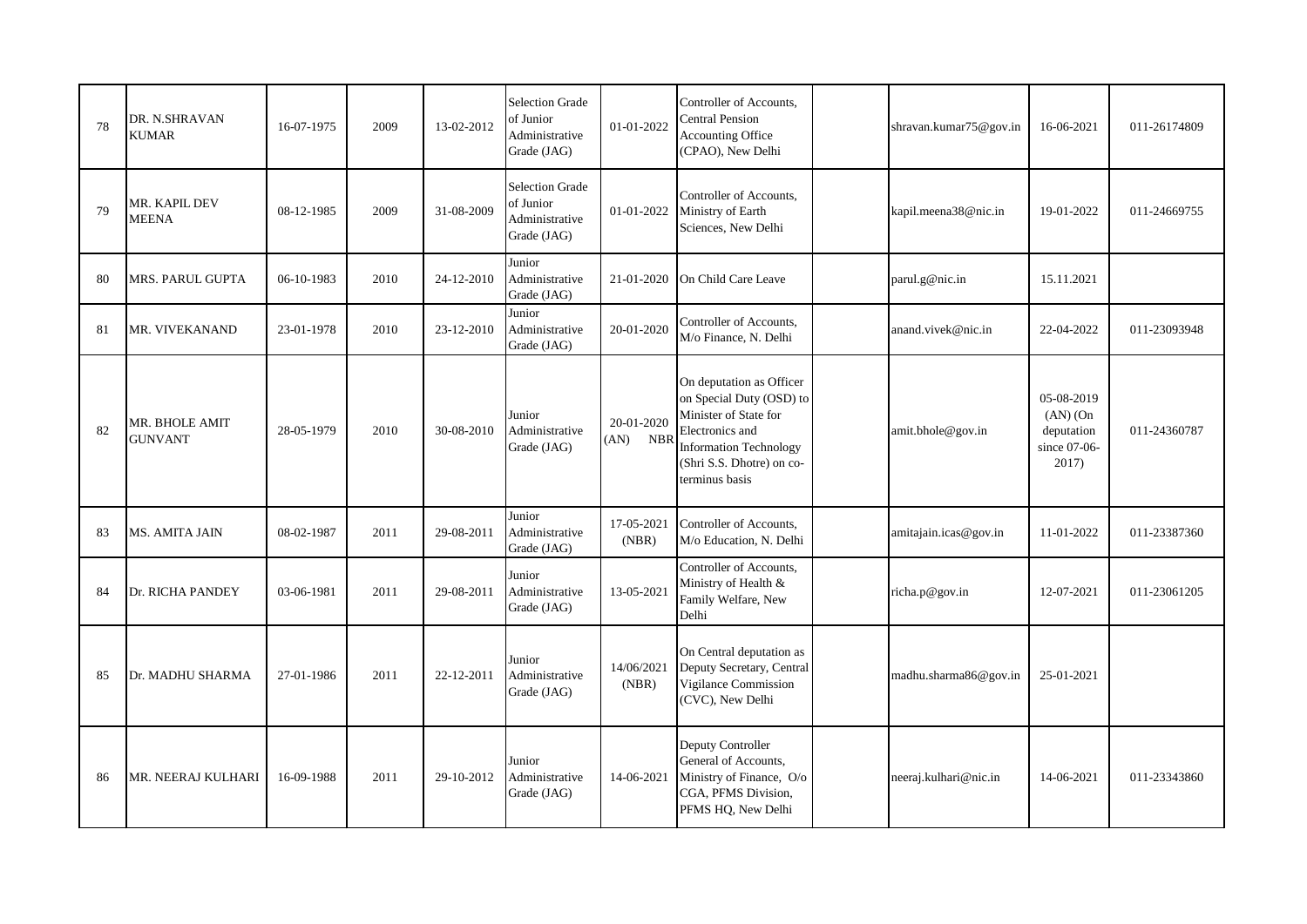| 87 | MR. PADAMSING<br>PRADIPSING PATIL                  | 25-02-1986 | 2011 | 26-12-2011 | Junior<br>Administrative<br>Grade (JAG) | 13-05-2021<br>(AN)     | Director (FS),<br>Department of Fertilizers,<br>New Delhi                                                 |                                                                             | padam.patil@gov.in       | 20-01-2021<br>(AN) |              |
|----|----------------------------------------------------|------------|------|------------|-----------------------------------------|------------------------|-----------------------------------------------------------------------------------------------------------|-----------------------------------------------------------------------------|--------------------------|--------------------|--------------|
| 88 | MR. VAIBHAV<br><b>CHANDRAKANT</b><br><b>GHALME</b> | 03-04-1986 | 2011 | 11-05-2012 | Junior<br>Administrative<br>Grade (JAG) | 17-05-2021             | Controller of Accounts.<br>Ministry of Home<br>Affairs, New Delhi                                         |                                                                             | ghalme.vc@gov.in         | 05-11-2020         | 011-23073052 |
| 89 | MR. MANMOHAN B. R.                                 | 19-04-1982 | 2011 | 26-12-2011 | Junior<br>Administrative<br>Grade (JAG) | 01.10.2021(N<br>$BR$ ) | Controller of Accounts.<br>M/o Science and<br>Technology, New Delhi                                       |                                                                             | manmohan.br@nic.in       | 18-02-2022         | 011-26962962 |
| 90 | MS. LABONI DAS<br><b>DUTTA</b>                     | 06-10-1981 | 2011 | 29-08-2011 | Junior<br>Administrative<br>Grade (JAG) | 17-05-2021             | Controller of Accounts,<br>Ministry of PPG&P, New<br>Delhi                                                | Financial<br>Controller,<br>M/o Civil<br>Aviation &<br>Tourism, N.<br>Delhi | laboni.d@nic.in          | 10-09-2020         | 011-24692852 |
| 91 | MR. HARPRIT K SINGH                                | 16-07-1987 | 2011 | 26-12-2011 | Junior<br>Administrative<br>Grade (JAG) | 26-05-2021             | Deputy Controller<br>General of Accounts,<br>Ministry of Finance, O/o<br>CGA, PFMS Division,<br>New Delhi |                                                                             | harprit.singh@gov.in     | 27-04-2022         | 011-23343860 |
| 92 | MR. VIJAY<br><b>CHOUDHARY</b>                      | 07-11-1982 | 2012 | 10-12-2012 | Junior<br>Administrative<br>Grade (JAG) | 03-01-2022             | Deputy Controller<br>General of Accounts,<br>Ministry of Finance, O/o<br>CGA, PFMS Division,<br>New Delhi |                                                                             | vijay.choudhary82@nic.in | 03-01-2022         | 9873072224   |
| 93 | MR. HARSHA A.H.                                    | 22-02-1986 | 2012 | 02-01-2013 | Junior<br>Administrative<br>Grade (JAG) | 03-01-2022             | Deputy Controller<br>General of Accounts,<br>Ministry of Finance, O/o<br>CGA, PFMS Division,<br>New Delhi |                                                                             | harsha.ah@gov.in         | 03-01-2022         | 8744867899   |
| 94 | MS. PRIYANKA S.                                    | 11-11-1984 | 2012 | 03-09-2012 | Junior<br>Administrative<br>Grade (JAG) | 03-01-2022             | On deputation as Dy.<br>Financial Advisor, CRPF,<br>M/o Home Affairs, South<br>Zone, Hyderabad            |                                                                             | priyanka.s@gov.in        | 02-03-2022         |              |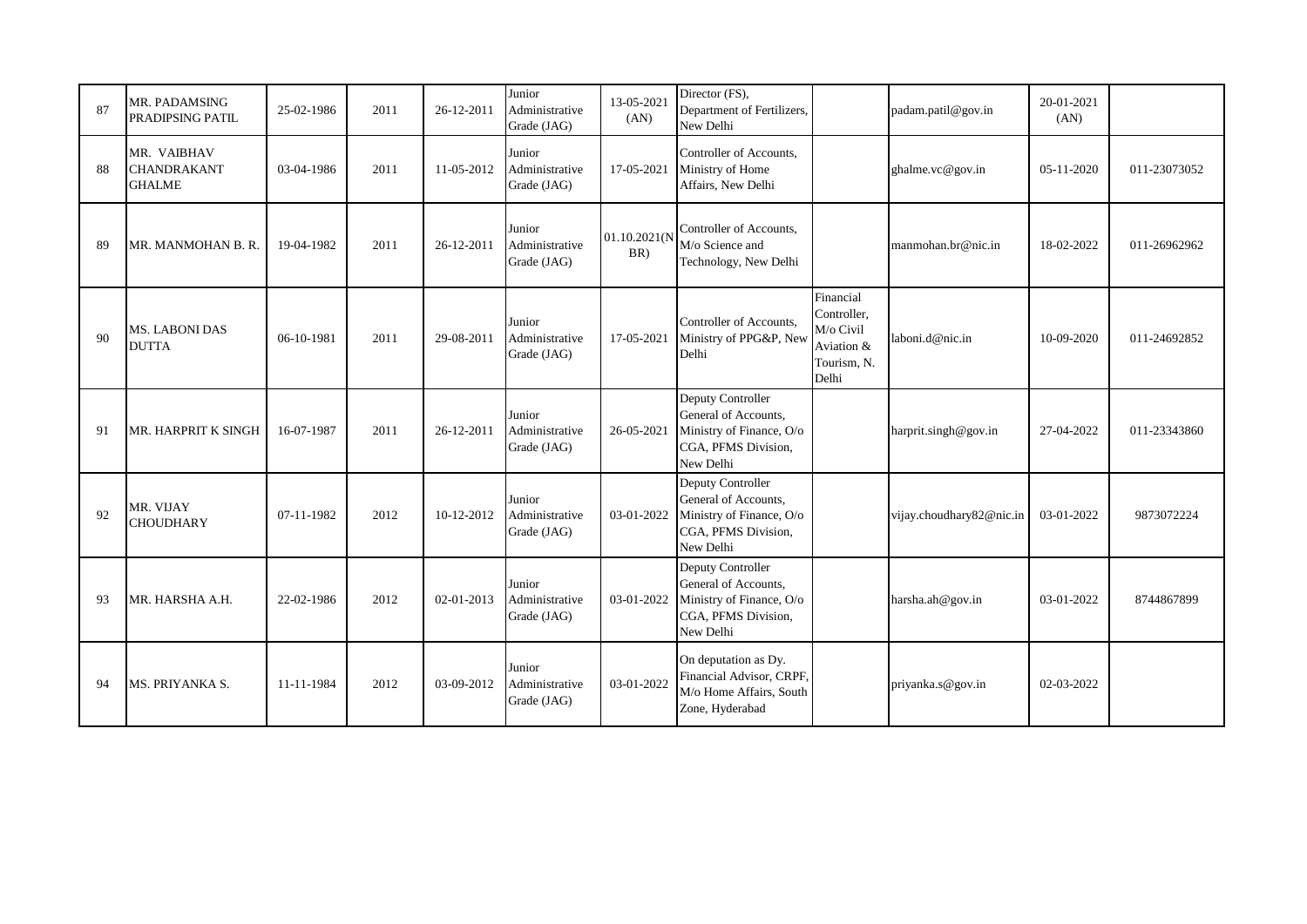| 95  | MS. REVATHY D.                       | 27-12-1987 | 2012 | 03-01-2013 | Junior<br>Administrative<br>Grade (JAG) | 01-01-2022 | Controller of Accounts,<br>Ministry of Housing and<br>Urban Affairs, New Delhi                                      | C.A., Niti<br>Aayog and<br>Min. of<br>Statistics &<br>Programme<br>Implementati<br>on, New<br>Delhi | revathy.d@gov.in                                                | 01-01-2022         | 8375082282   |
|-----|--------------------------------------|------------|------|------------|-----------------------------------------|------------|---------------------------------------------------------------------------------------------------------------------|-----------------------------------------------------------------------------------------------------|-----------------------------------------------------------------|--------------------|--------------|
| 96  | <b>MS. VIMLA NAWARIA</b>             | 05-04-1978 | 2012 | 03-09-2012 | Junior<br>Administrative<br>Grade (JAG) | 07-04-2017 | On leave                                                                                                            |                                                                                                     | vimla.nawaria@gov.in                                            | 05-01-2022         |              |
| 97  | MR. SATYENDRA<br><b>KUMAR</b>        | 17-06-1983 | 2012 | 31-12-2012 | Junior<br>Administrative<br>Grade (JAG) | 10-04-2017 | Controller of Accounts,<br>Ministry of Industry, New<br>Delhi                                                       |                                                                                                     | satyendra.kumar61@gov.i                                         | 01-01-2022         | 9599700905   |
| 98  | MRS. AMUTHA<br><b>PANDIYARAJAN</b>   | 02-10-1965 | 2008 | 17-02-2011 | <b>Senior Time</b><br>Scale (STS)       | 10-05-2012 | Deputy Controller of<br>Accounts, Central Board<br>of Indirect Taxes and<br>Customs (CBIC),<br>Chennai              |                                                                                                     | amutha.pandiyarajan@gov<br>.in<br>amutha1965@rediffmail.c<br>om | 01-01-2021<br>(AN) | 044-28331044 |
| 99  | <b>MR. AMEESH</b><br><b>AGGARWAL</b> | 13-11-1985 | 2010 | 24-12-2010 | Senior Time<br>Scale (STS)              | 03-01-2022 | Deputy Director (A/cs),<br>Archaelogical Survey of<br>India, Ministry of<br>Culture, New Delhi                      |                                                                                                     | ameesh.agg@nic.in                                               |                    |              |
| 100 | MR. ANUPAM RAJ                       | 15-12-1986 | 2013 | 02-09-2013 | Senior Time<br>Scale (STS)              | 02-04-2018 | <b>Assistant Controller</b><br>General of Accounts,<br>Ministry of Finance, O/o<br>CGA, PFMS Division,<br>New Delhi |                                                                                                     | anupam.raj@gov.in                                               | 25-06-2021         | 011-23343860 |
| 101 | MR. AMIT MALHAN                      | 07-09-1982 | 2013 | 02-09-2013 | Senior Time<br>Scale (STS)              | 04-04-2018 | Asstt. Controller General<br>of Accounts, O/o CGA,<br>N. Delhi                                                      |                                                                                                     | amit.malhan@gov.in                                              | 04-10-2021         | 011-24655516 |
| 102 | MS. CHARU GUPTA                      | 27-10-1985 | 2013 | 06-01-2015 | Senior Time<br>Scale (STS)              | 03-04-2018 | <b>Asstt. Controller General</b><br>of Accounts, O/o CGA,<br>N. Delhi                                               |                                                                                                     | gupta.charu@gov.in                                              | 11-08-2021         | 011-24665522 |
| 103 | MS. SAKSHI KUMAR                     | 27-08-1988 | 2013 | 06-01-2015 | Senior Time<br>Scale (STS)              | 03-04-2018 | On Leave                                                                                                            |                                                                                                     | sakshi.kum@gov.in                                               | 15-10-2020         |              |
| 104 | MR. MRITUNJAY SAINI                  | 17-06-1985 | 2013 | 23-12-2013 | Senior Time<br>Scale (STS)              | 02-04-2018 | Deputy Controller of<br>Accounts, Central Board<br>of Direct Taxes (CBDT),<br>Jaipur                                |                                                                                                     | mritunjay.edu@gov.in                                            | 28-10-2019         |              |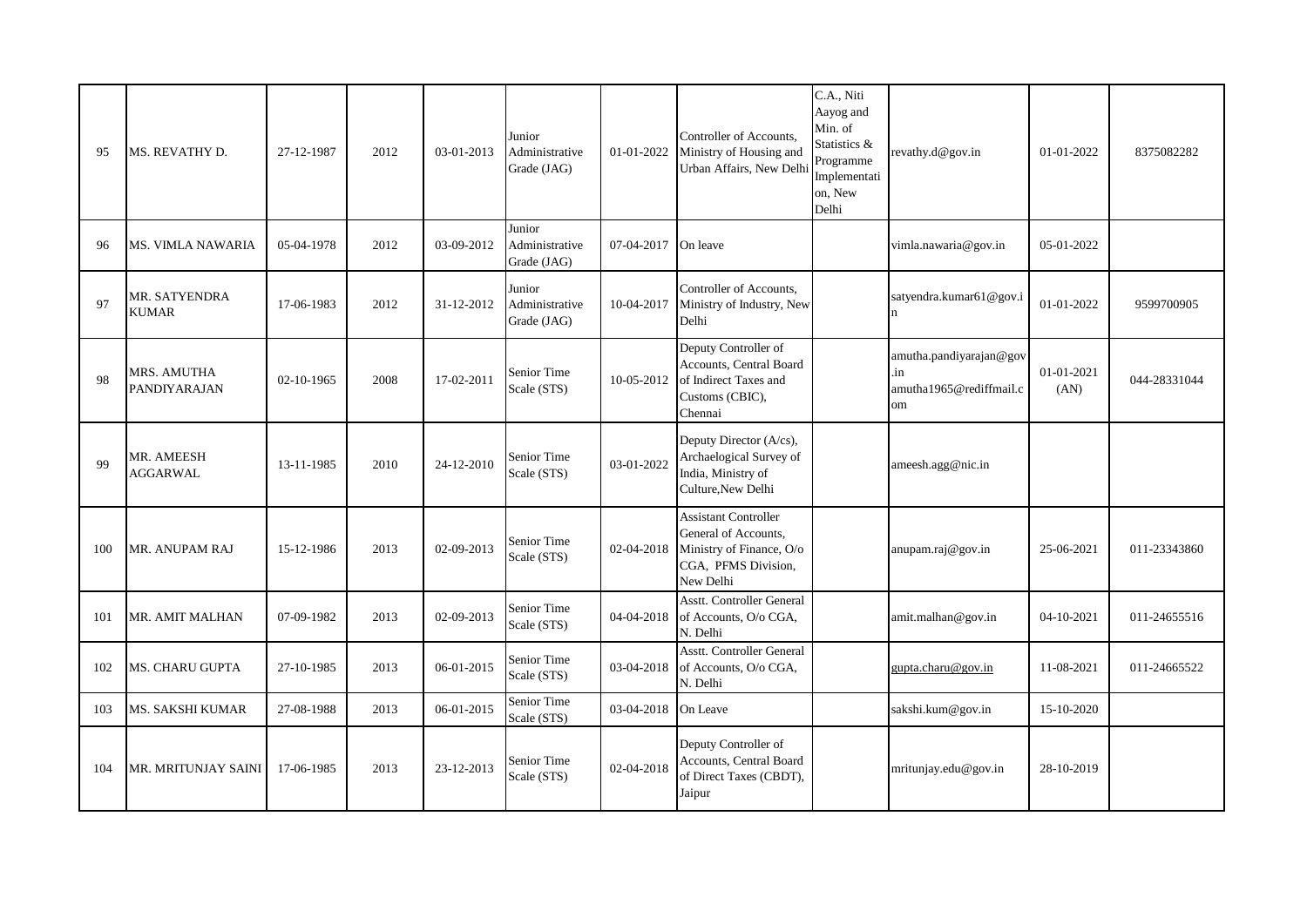| 105 | Dr. BHADANE SACHIN<br><b>GULABRAO</b> | 14-06-1983 | 2013 | 02-09-2013 | Senior Time<br>Scale (STS) | 02-04-2018 | On deputation as<br><b>Additional Private</b><br>Secretary with Minster of<br>Micro, Small and<br>Medium Enterprises,<br>New Delhi     | sachin.bhadane@gov.in        | 18-08-2021 |              |
|-----|---------------------------------------|------------|------|------------|----------------------------|------------|----------------------------------------------------------------------------------------------------------------------------------------|------------------------------|------------|--------------|
| 106 | Dr.(Ms.) M. RENUKA                    | 01-03-1986 | 2013 | 02-09-2013 | Senior Time<br>Scale (STS) | 02-04-2018 | Deputy Controller of<br>Accounts, Ministry of<br>Rural Development, New<br>Delhi                                                       | m.renuka86@gov.in            | 25-09-2020 | 011-23386584 |
| 107 | MR. PATIL CHINMAY<br><b>PRABHAKAR</b> | 27-10-1985 | 2013 | 17-07-2014 | Senior Time<br>Scale (STS) | 02-04-2018 | on Extra Ordinary Leave                                                                                                                | chinmay.patil@gov.in         | 26-07-2021 |              |
| 108 | DR. RANJEETA                          | 12-08-1983 | 2013 | 24-12-2013 | Senior Time<br>Scale (STS) | 02-04-2018 | Deputy Controller of<br>Accounts, Ministry of<br>Home Affairs, New Delhi                                                               | ranjeeta.83@gov.in           | 11-05-2020 | 011-23386230 |
| 109 | MR. RAUT MANISH<br><b>MAHENDRA</b>    | 14-02-1988 | 2013 | 30-12-2013 | Senior Time<br>Scale (STS) | 13-04-2018 | <b>Assistant Controller</b><br>General of Accounts,<br>Ministry of Finance, O/o<br>CGA, PFMS Division,<br>New Delhi                    | manish.raut@gov.in           | 13-04-2018 | 011-23343860 |
| 110 | MR. SHAKEEL<br><b>MAQBOOL</b>         | 01-11-1989 | 2014 | 13-01-2015 | Senior Time<br>Scale (STS) | 29-03-2019 | On deputation to<br>Government of UT of<br>Jammu & Kashmir, M/o<br><b>Home Afffairs</b>                                                | shakeel.maqbool@gov.in       | 19-11-2021 |              |
| 111 | Dr. MANEESH<br><b>DWIVEDI</b>         | 03-02-1987 | 2014 | 05-01-2015 | Senior Time<br>Scale (STS) | 29-03-2019 | Deputy Controller of<br>Accounts, Ministry of<br>Ports, Shipping &<br>Waterways (PSW) and<br>Road Transport and<br>Highways, New Delhi | maneesh.dwivedi87@gov.<br>in | 29-03-2019 | 011-23381410 |
| 112 | MS. DEEPTI JINDAL                     | 19-08-1989 | 2014 | 06-01-2015 | Senior Time<br>Scale (STS) | 23-04-2019 | Deputy Controller of<br>Accounts, M/o<br>Education, N. Delhi                                                                           | deepti.jindal@gov.in         | 23.04.2019 | 011-23387360 |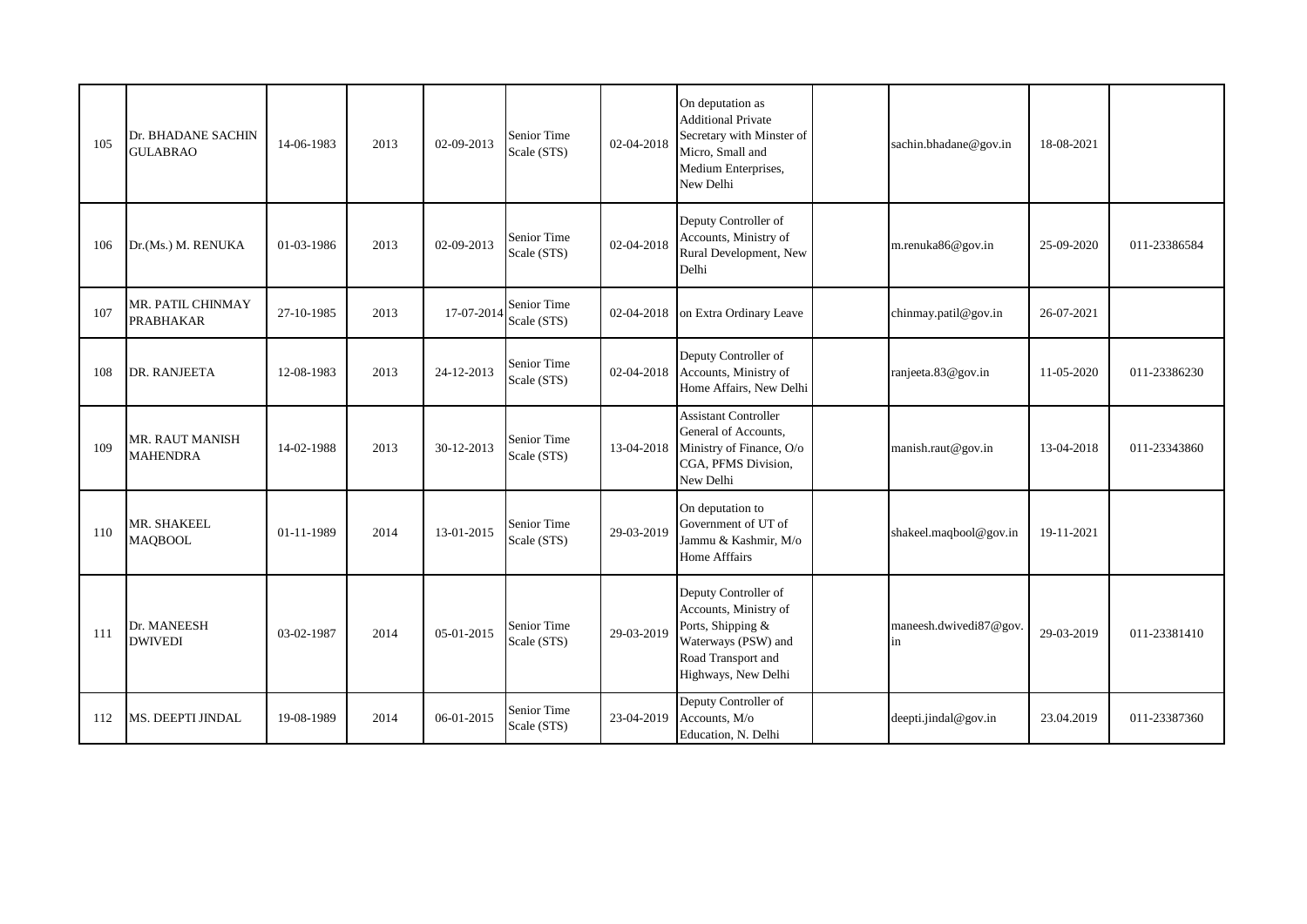| 113 | MR. CHANDAN<br><b>MITTAL</b>                        | 20-07-1984 | 2014 | 21-12-2015 | Senior Time<br>Scale (STS) | 29/03/2019<br>(NBR) | Deputy Controller of<br>Accounts, Ministry of<br>Chemical & Fertilizers<br>and Ministry of<br>Petroleum & Natural Gas,<br>New Delhi |                                   | chandan.mittal@gov.in   | 07-06-2021  | 011-23328252 |
|-----|-----------------------------------------------------|------------|------|------------|----------------------------|---------------------|-------------------------------------------------------------------------------------------------------------------------------------|-----------------------------------|-------------------------|-------------|--------------|
| 114 | MD. SHAHID KAMAL<br><b>ANSARI</b>                   | 02-01-1987 | 2014 | 27-02-2015 | Senior Time<br>Scale (STS) | 29-03-2019          | Deputy Director, INGAF,<br>New Delhi                                                                                                |                                   | msk.ansari@gov.in       | 13.10.2021  | 011-26181765 |
| 115 | MS. KARTHIKA J.<br><b>KUMAR</b>                     | 14-08-1990 | 2014 | 23-03-2015 | Senior Time<br>Scale (STS) | 04-04-2019          | <b>Assistant Controller</b><br>General of Accounts,<br>Ministry of Finance, O/o<br>CGA, PFMS Division,<br>Kerala.                   |                                   | karthika.jkumar1@gov.in | 04-04-2019  | 0471-2477300 |
| 116 | MR. NAVNEET KUMAR                                   | 12-01-1988 | 2014 | 09-01-2015 | Senior Time<br>Scale (STS) | 28-03-2019          | <b>Assistant Controller</b><br>General of Accounts,<br>Ministry of Finance, O/o<br>CGA, PFMS Division,<br>New Delhi                 |                                   | navneet.k12@nic.in      | 28-03-2019  | 011-23343860 |
| 117 | MR. NARINDER PAL<br><b>SINGH</b>                    | 21-01-1982 | 2014 | 16-01-2015 | Senior Time<br>Scale (STS) | 29-03-2019          | <b>Assistant Controller</b><br>General of Accounts,<br>Ministry of Finance, O/o<br>CGA, New Delhi                                   |                                   | np.singh82@gov.in       | 04-12-2019  | 011-24641998 |
| 118 | MS. POORVA MEENA                                    | 15-10-1989 | 2014 | 09-01-2015 | Senior Time<br>Scale (STS) | 06-05-2019          | Deputy Controller of<br>Accounts, CBIC,<br>Ministry of Finance,<br>Jaipur                                                           |                                   | poorva.meena@gov.in     | 24-12-2021  | 011-23745404 |
| 119 | MS. STUTI GHILDIYAL                                 | 12-07-1988 | 2015 | 31-12-2015 | Senior Time<br>Scale (STS) | 01-01-2020          | on leave                                                                                                                            |                                   | stuti.ghildiyal@gov.in  | 21-02-2022  | 011-24301166 |
| 120 | MR. KODGI<br><b>RUSHIKESH</b><br><b>MALLIKARJUN</b> | 24-11-1987 | 2015 | 29-12-2015 | Senior Time<br>Scale (STS) | 01-01-2020          | Deputy Controller of<br>Accounts, Central Board<br>of Indirect Taxes and<br>Customs (CBIC), New<br>Delhi                            |                                   | rushikesh.kodgi@gov.in  | Yet to join | 011-23702428 |
| 121 | Dr. VEER<br><b>DNYANESHWAR</b><br>TUKARAM           | 20-01-1986 | 2015 | 29-12-2015 | Senior Time<br>Scale (STS) | 01-01-2020          | Deputy Controller of<br>Accounts, Central Board<br>of Direct Taxes, Mumbai                                                          | Dy. C.A.<br>(WZ), CBIC,<br>Mumbai | dnyaneshwar.veer@nic.in | 05-05-2022  |              |
| 122 | MR. ABHEY KUMAR                                     | 05-01-1983 | 2015 | 21-12-2015 | Senior Time<br>Scale (STS) | 01-01-2020          | <b>Assistant Controller</b><br>General of Accounts,<br>Ministry of Finance, O/o<br>CGA, PFMS Division,<br>New Delhi                 |                                   | abhey.kumar@gov.in      | 25-06-2021  |              |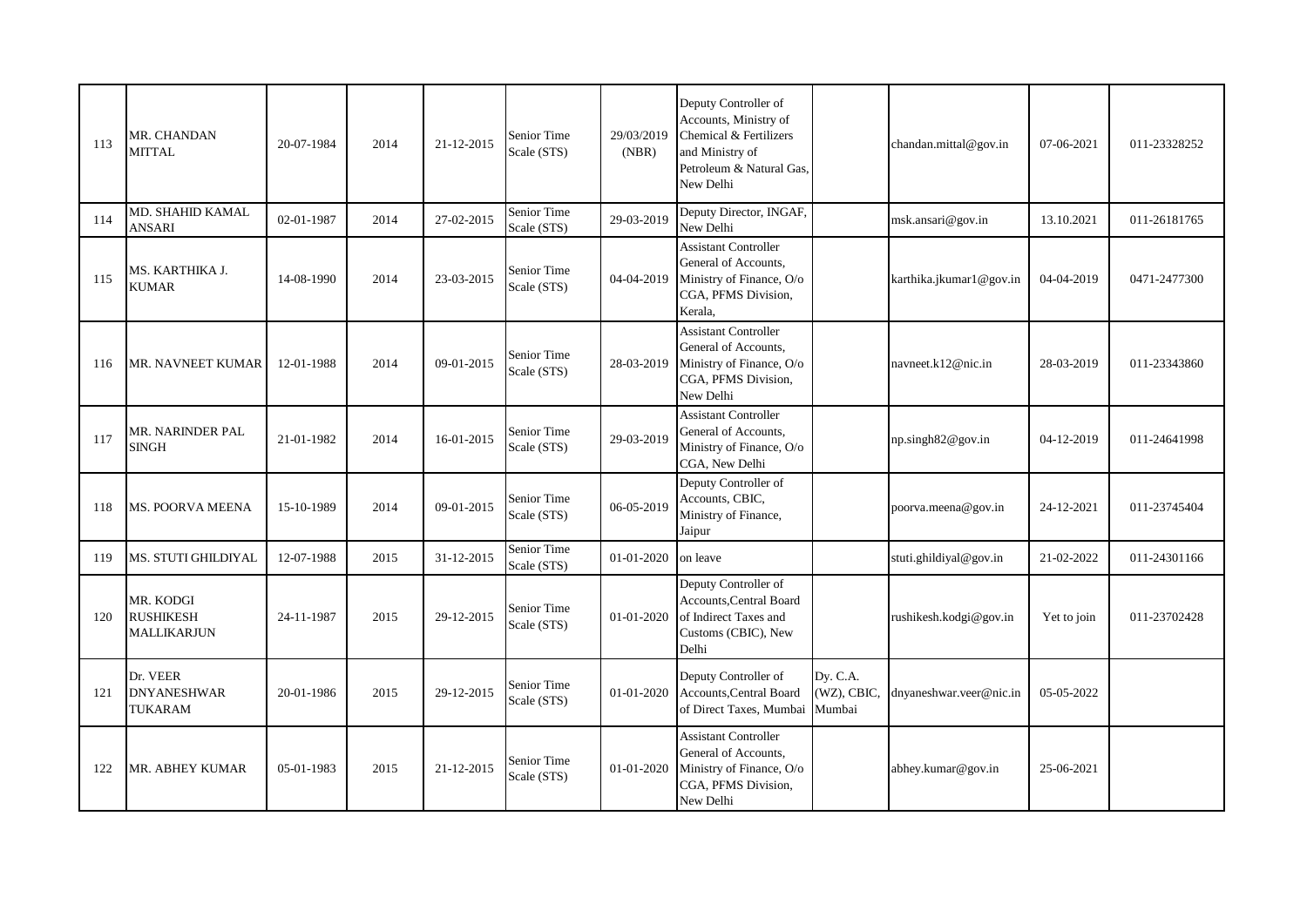| 123 | Dr.YASHU SHARMA                           | 20-12-1988 | 2015 | 07-09-2015 | Senior Time<br>Scale (STS) | 01-01-2020 | <b>Assistant Controller</b><br>General of Accounts,<br>Ministry of Finance, O/o<br>CGA, New Delhi                                                        | Dy. C.A.,<br>Department<br>of Commerce<br>& Ministry of<br>Textiles, New<br>Delhi | dr.yashu@gov.in         | 13-10-2021 | 011-24665524 |
|-----|-------------------------------------------|------------|------|------------|----------------------------|------------|----------------------------------------------------------------------------------------------------------------------------------------------------------|-----------------------------------------------------------------------------------|-------------------------|------------|--------------|
| 124 | MR. NARENDER SINGH                        | 15-01-1981 | 2015 | 28-12-2015 | Senior Time<br>Scale (STS) | 01-01-2020 | Deputy Controller of<br>Accounts, Ministry of<br>Education, New Delhi                                                                                    |                                                                                   | n.singh81@gov.in        | 01-01-2020 | 011-23070351 |
| 125 | MR. VIKAS CHANDRA<br><b>KAROL</b>         | 26-05-1981 | 2015 | 21-12-2015 | Senior Time<br>Scale (STS) | 01-01-2020 | Deputy Controller of<br>Accounts, Ministry of<br>Finance, New Delhi                                                                                      |                                                                                   | vc.karol@gov.in         | 01-01-2020 | 011-23094066 |
| 126 | MR. P. DEEPAK                             | 08-02-1986 | 2015 | 28-12-2015 | Senior Time<br>Scale (STS) | 01-01-2020 | <b>Assistant Controller</b><br>General of Accounts,<br>Ministry of Finance, O/o<br>CGA, PFMS Division,<br><b>State Directorate</b><br>Tamilnadu, Chennai |                                                                                   | deepak.paulraj@gov.in   | 01-06-2021 |              |
| 127 | MR. RAHUL GARG                            | 13-09-1991 | 2016 | 19-12-2016 | Senior Time<br>Scale (STS) | 01-01-2021 | <b>Assistant Controller</b><br>General of Accounts,<br>Ministry of Finance, O/o<br>CGA, PFMS Division,<br>New Delhi                                      |                                                                                   | rahulg.13@gov.in        | 01-01-2021 | 9896118038   |
| 128 | <b>MR.ANKIT JALAN</b>                     | 02-02-1989 | 2016 | 22-12-2016 | Senior Time<br>Scale (STS) | 01-01-2021 | Deputy Controller of<br>Accounts, Ministry of<br>Housing and Urban<br>Affairs, New Delhi                                                                 | Dy. C.A., M/o<br>Electronics<br>and<br>Information<br>Technology<br>New Delhi     | ankit.jalan@gov.in      | 01-01-2021 | 9811821150   |
| 129 | MS. DHANASHREE<br><b>DHANAJIRAO PATIL</b> | 10-05-1991 | 2016 | 27-12-2016 | Senior Time<br>Scale (STS) | 01-01-2021 | Deputy Controller of<br>Accounts, Ministry of<br>Home Affairs, New Delhi                                                                                 |                                                                                   | dhanashree.patil@gov.in | 01-01-2021 | 8586871526   |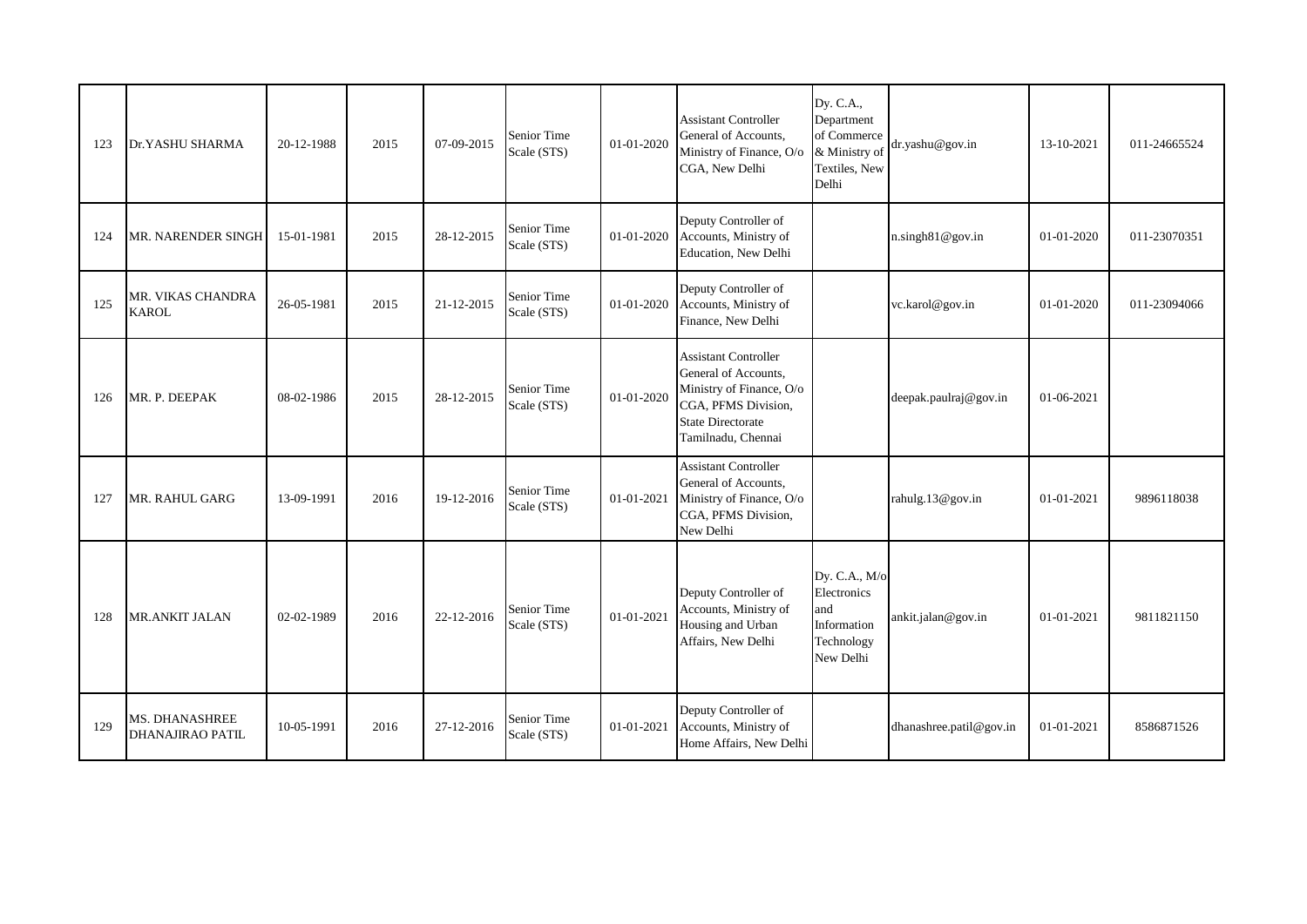| 130 | MR. GAUTAM<br><b>MOHAKUL</b>     | 09-09-1992 | 2016 | 15-12-2016 | Senior Time<br>Scale (STS) | 01-01-2021 | Deputy Controller of<br>Accounts Ministry of Jal<br>Shakti, New Delhi                                               | Deputy C.A.,<br>Ministry of<br>Labour &<br>Employment,<br>New Delhi     | gautam.92@gov.in       | 01-01-2021 | 9716981941                 |
|-----|----------------------------------|------------|------|------------|----------------------------|------------|---------------------------------------------------------------------------------------------------------------------|-------------------------------------------------------------------------|------------------------|------------|----------------------------|
| 131 | MR. GARUD RAHUL<br><b>DEELIP</b> | 31-03-1987 | 2016 | 28-12-2016 | Senior Time<br>Scale (STS) | 01-01-2021 | Deputy Director (FRBM),<br>Department of Economic<br>Affairs, New Delhi                                             |                                                                         | garud.rahul@gov.in     | 01-01-2021 | 011-23095764<br>9421714021 |
| 132 | MR. V. MUTHU<br><b>KUMAR</b>     | 07-04-1988 | 2016 | 26-12-2016 | Senior Time<br>Scale (STS) | 01-01-2021 | <b>Assistant Controller</b><br>General of Accounts,<br>Ministry of Finance, O/o<br>CGA, PFMS Division,<br>New Delhi |                                                                         | v.muthukumar@gov.in    | 01-01-2021 | 7836906689                 |
| 133 | MR. R SEENIVASAN                 | 27-07-1962 | 2016 | 13-08-2018 | Senior Time<br>Scale (STS) | 01-01-2022 | Deputy Controller of<br>Accounts, Ministry of<br>Housing & Urban<br>Affairs, Chennai                                |                                                                         | rseenivasan.17@nic.in  | 01-01-2022 | 044-24914689               |
| 134 | <b>MR.PARBINDER SINGH</b>        | 01-06-1962 | 2016 | 29-08-2018 | Senior Time<br>Scale (STS) | 03-01-2022 | Deputy Controller of<br>Accounts, Ministry of<br>Health & Family Welfare,<br>New Delhi                              |                                                                         | parbinder.singh@nic.in | 03-01-2022 | 011-23061205               |
| 135 | MS. ARUNA S.<br><b>BAMANE</b>    | 14-08-1963 | 2016 | 01-12-2018 | Senior Time<br>Scale (STS) | 09-02-2022 | Deputy Controller of<br>Accounts, Ministry of<br>Housing and Urban<br>Affairs, Mumbai                               |                                                                         | arunasbamane.17@gov.in | 09-02-2022 |                            |
| 136 | MR. ANANG RAWAT                  | 23-10-1985 | 2017 | 28-08-2017 | Senior Time<br>Scale (STS) |            | Deputy Controller of<br>Accounts, Central<br>01-01-2022 Pension Accounting<br>Office (CPAO), New<br>Delhi           | Asstt.<br>Controller<br>General of<br>Accounts,<br>O/o CGA, N.<br>Delhi | anang.rawat@nic.in     | 01-01-2022 | 9871858865                 |
| 137 | MR. MADAN SINGH                  | 11-11-1987 | 2017 | 28-12-2017 | Senior Time<br>Scale (STS) | 03-01-2022 | Deputy Controller of<br>Accounts, Ministry of<br><b>Agriculture and Farmers</b><br>Welfare, New Delhi.              |                                                                         | madan.singh7@gov.in    | 03.01.2022 | 8383059273                 |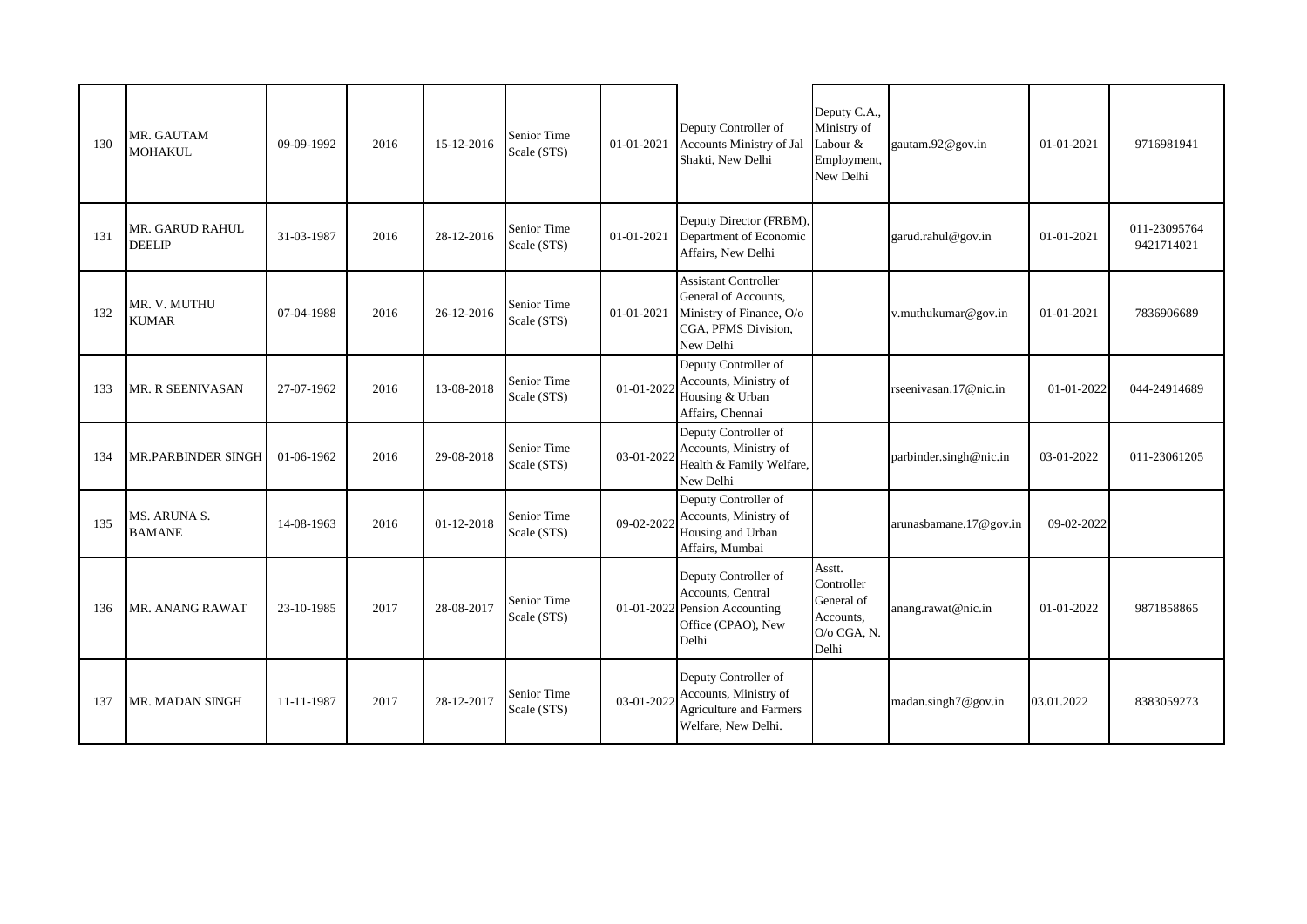| 138 | MS. PRIYANKA<br><b>NASHINE</b>   | 30-07-1987 | 2017 | 27-12-2017 | Senior Time<br>Scale (STS) | 03-01-2022          | <b>Assistant Controller</b><br>General of Accounts,<br>PFMS Division.<br>Department of Finance,<br>Vijaywada, Andhra<br>Pradesh | priyanka.nashine@gov.in        | 10-01-2022 | 8500862894   |
|-----|----------------------------------|------------|------|------------|----------------------------|---------------------|---------------------------------------------------------------------------------------------------------------------------------|--------------------------------|------------|--------------|
| 139 | MR. ASHUTOSH SINGH               | 16-08-1985 | 2017 | 26-12-2017 | Senior Time<br>Scale (STS) | 01-01-2022          | Deputy Controller of<br>Accounts, Central Board<br>of Direct Taxes (CBDT),<br>New Delhi                                         | ashutosh.singh1985@gov.<br>in  | 01-01-2022 | 9650441279   |
| 140 | <b>SMT. SAROJ GUPTA</b>          | 05-05-1962 | 2017 | 10-04-2019 | Junior Time Scale<br>(TTS) | 10-04-2019          | <b>Assistant Controller of</b><br>Accounts, Ministry of<br>Information and<br>Broadcasting, New Delhi                           | sarojgupta.17@gov.in           | 29-09-2020 |              |
| 141 | MR. SAHIB SINGH                  | 24-09-1962 | 2017 | 13-05-2019 | Junior Time Scale<br>(TTS) | 13/05/2019<br>(NBR) | On Deputation as Deputy<br>Passport Officer, Minitry<br>of External Affairs, New<br>Delhi                                       | sahib.singh62@mea.gov.in       | 04-07-2016 | 011-23073259 |
| 142 | <b>MR.HIMANSHU</b><br>SRIVASTAVA | 11-12-1993 | 2018 | 18-12-2018 | Junior Time Scale<br>(TTS) |                     | Assistant Controller of<br>18-12-2018 Accounts, Ministry of<br>Finance, New Delhi                                               | srivastava.himanshu@gov.<br>in | 13-04-2021 | 8511792096   |
| 143 | MR. VIKAS SINGH                  | 20-08-1991 | 2018 | 27-08-2018 | Junior Time Scale<br>(TTS) | 27-08-2018          | <b>Assistant Controller of</b><br>Accounts, Ministry of<br>Steel and Mines, New<br>Delhi                                        | vikas.singh20@gov.in           | 05-03-2021 | 7290878867   |
| 144 | MS. SAMYA BHUSHAN                | 28-04-1993 | 2018 | 27-08-2018 | Junior Time Scale<br>(TTS) | 27-08-2018          | <b>Assistant Controller of</b><br>Accounts, Department of<br>Commerce & Ministry of<br>Textiles, New Delhi                      | s.bhushan1@gov.in              | 15-06-2021 | 9560078997   |
| 145 | MR. AFSAL HAMEED                 | 22-10-1985 | 2018 | 27-08-2018 | Junior Time Scale<br>(TTS) |                     | Assistant Controller of<br>Accounts, Pay &<br>27-08-2018 Accounts Office,<br>Ministry of Commerce,<br>Kochi, Kerala             | afsa.lhameed@gov.in            | 08-10-2021 | 9995350027   |
| 146 | MS. OVIYA NIKHILA S              | 13-12-1993 | 2018 | 27-08-2018 | Junior Time Scale<br>(TTS) |                     | 27-08-2018 On Child Care Leave                                                                                                  | oviya.nikhila@gov.in           | 02-09-2021 | 9500721622   |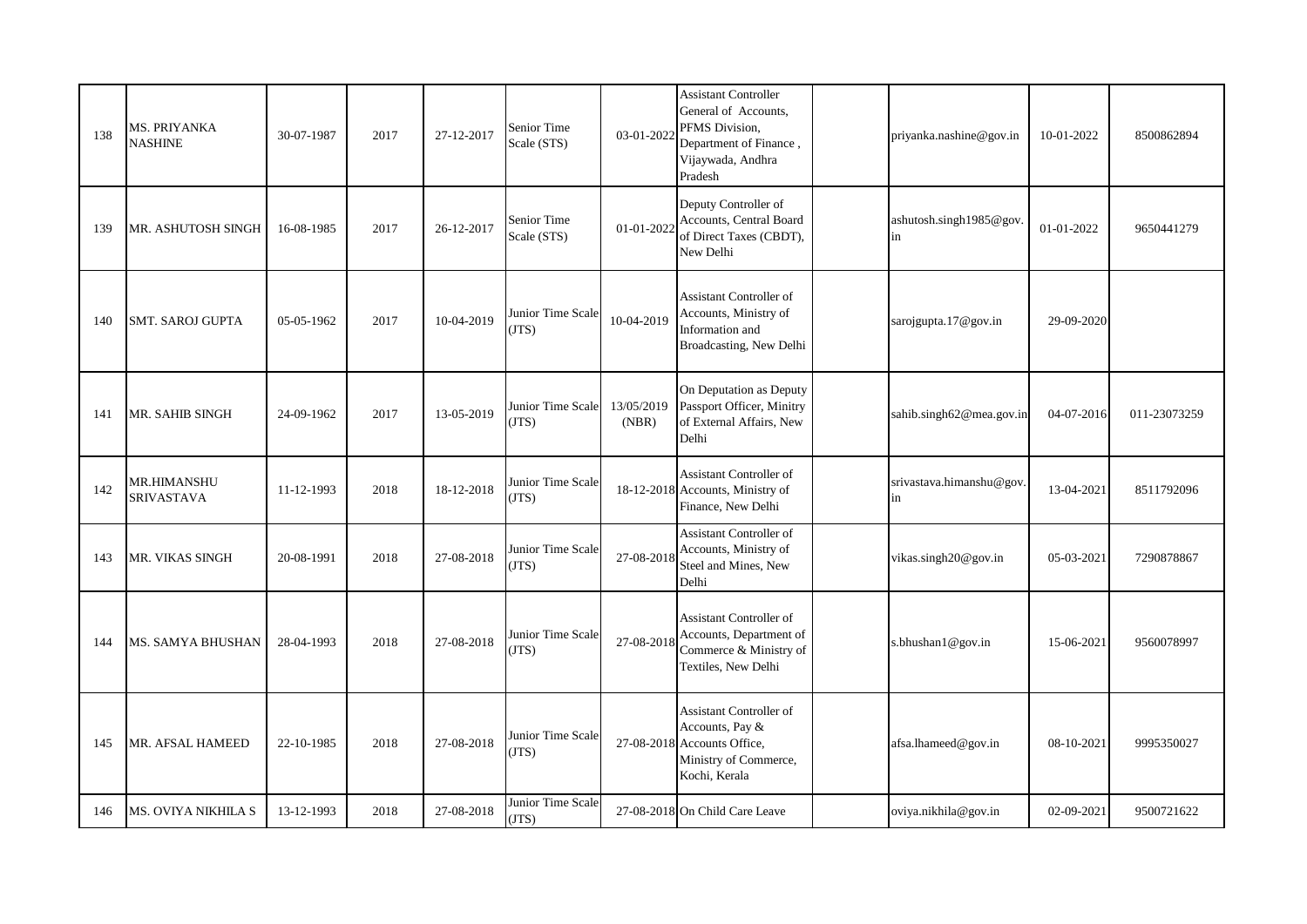| 147 | MR. GOTTIMUKKULA<br>DINESH               | 05-11-1989 | 2018 | 07-01-2019 | Junior Time Scale<br>(TTS)        |            | <b>Assistant Controller of</b><br>07-01-2019 Accounts, Ministry of<br>Education, New Delhi                                      | dinesh.gottimukkula@gov<br>.in | 27-01-2021 | 7838309636 |
|-----|------------------------------------------|------------|------|------------|-----------------------------------|------------|---------------------------------------------------------------------------------------------------------------------------------|--------------------------------|------------|------------|
| 148 | MS. PRIYANKA<br><b>CHARAN</b>            | 13-11-1989 | 2018 | 07-01-2019 | Junior Time Scale<br>JTS)         |            | Asstt. Controller of<br>Accounts, M/o Road<br>07-01-2019 Transport and Highways,<br>Ports, Shipping and<br>Waterways, New Delhi | charan.priyanka@gov.in         | 01-10-2021 | 9560856805 |
| 149 | <b>MR. B GOPALA</b><br>KRISHNAKANTH RAJU | 10-03-1990 | 2018 | 10-12-2018 | Junior Time Scale<br>JTS)         | 10-12-2018 | Asstt. Controller of<br>Accounts, M/o Health<br>and Family Welfare, New<br>Delhi                                                | b.krishnak@gov.in              | 27-01-2021 | 9491571889 |
| 150 | MR. MANOJ MEENA                          | 11-08-1993 | 2018 | 27-08-2018 | Junior Time Scale<br>(JTS)        | 27-08-2018 | <b>Assistant Controller of</b><br>Accounts, Ministry of<br>Rural Development, New<br>Delhi                                      | manoj.mina@gov.in              | 16-04-2021 | 9650117082 |
| 151 | MS. DEEPTI BAGGA                         | 17-11-1991 | 2019 | 26-08-2019 | Junior Time Scale<br>(JTS)        |            | Asstt. Controller of<br>26-08-2019 Accounts, Central Board<br>of Direct Taxes, Kolkata                                          | deepti.bagga@gov.in            | 20-09-2021 | 9811049632 |
| 152 | MR. ANIL GOYAL                           | 10-12-1986 | 2019 | 26-08-2019 | Junior Time Scale<br>(JTS)        |            | Asstt. Controller of<br>26-08-2019 Accounts, Ministry of<br>Home Affairs, New Delhi                                             | goyal.anil12@gov.in            | 20-09-2021 | 8745057933 |
| 153 | MR. HEMANT GUPTA                         | 26-06-1990 | 2019 | 16-12-2019 | Junior Time Scale<br>(TTS)        | 16-12-2019 | Probationer, INGAF, New<br>Delhi                                                                                                | hemu.gupta75@cbn.nic.in        | 16-12-2019 | 7726019177 |
| 154 | MS. LOVEPREET KAUR<br><b>BRAR</b>        | 07-12-1991 | 2019 | 26-08-2019 | Junior Time Scale<br>(JTS)        | 26-08-2019 | Asstt. Controller of<br>Accounts, Central Board<br>of Direct Taxes,<br>Panchkula                                                | lovepreet.kaur@gov.in          | 14.10.2021 | 7009153199 |
| 155 | <b>MS.BHUMIKA</b><br><b>KAUSHIK</b>      | 15-11-1993 | 2019 | 26-08-2019 | Junior Time Scale<br>(JTS)        |            | Asstt. Controller of<br>Accounts, M/o External<br>Affairs, New Delhi                                                            | bhumika.kaushik@gov.in         | 20-09-2021 | 9999594227 |
| 156 | MR.RAJENDRA<br><b>CHAUDHARY</b>          | 09-08-1986 | 2019 | 16-12-2019 | Junior Time Scale<br><b>JTS</b> ) | 16-12-2019 | Probationer, INGAF, New<br>Delhi                                                                                                | rajendrac.c031601@gov.i        | 16-12-2019 | 9015570261 |
| 157 | MS. DIKSHA<br><b>LANGTHASA</b>           | 21-02-1993 | 2019 | 18-12-2019 | Junior Time Scale<br>(JTS)        | 18-12-2019 | Probationer, INGAF, New<br>Delhi                                                                                                | diksha.langthasa@gov.in        |            | 9717565776 |
| 158 | MR. KAUSHAL<br><b>KISHORE MEENA</b>      | 07-09-1990 | 2019 | 23-12-2019 | Junior Time Scale<br>(JTS)        | 23-12-2019 | Probationer, INGAF, New<br>Delhi                                                                                                | kaushal.90@gov.in              | 23-12-2019 | 9354406659 |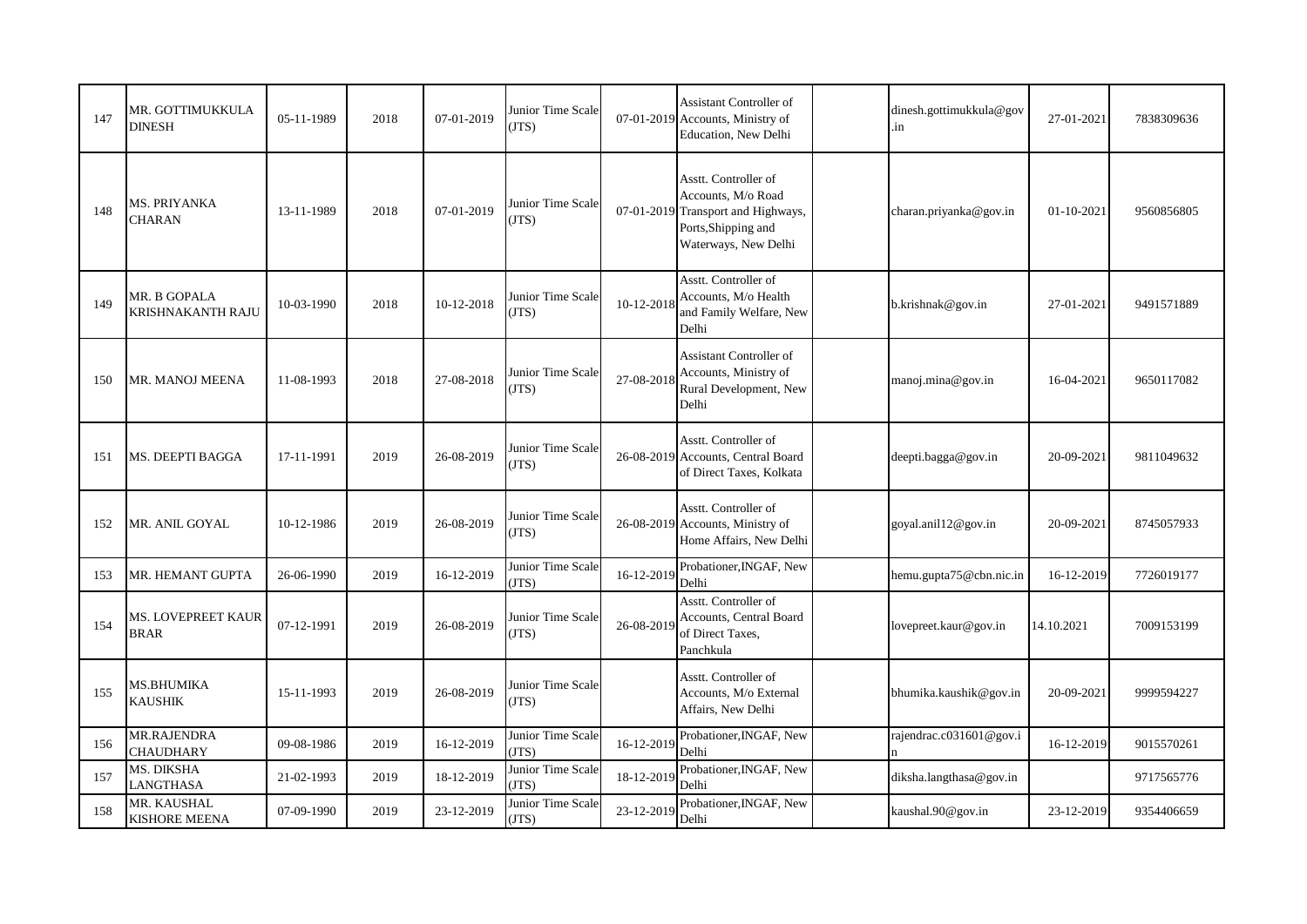| 159 | MR. ARPIT R PARAKH                            | 27-11-1993 | 2019 | 31-12-2019         | Junior Time Scale<br>(JTS)        | 31-12-2019         | Probationer, INGAF, New<br>Delhi | arpit.parakh@gov.in                 | 31-12-2019         | 9784558730 |
|-----|-----------------------------------------------|------------|------|--------------------|-----------------------------------|--------------------|----------------------------------|-------------------------------------|--------------------|------------|
| 160 | <b>MS.ABIRAMI S P</b>                         | 25-03-1992 | 2019 | 31-12-2019         | Junior Time Scale<br>(TTS)        | 31-12-2019         | Probationer, INGAF, New<br>Delhi | abirami.sp@gov.in                   | 31-12-2019         | 9717822742 |
| 161 | <b>MS. KUMKUM SEN</b>                         | 05-08-1992 | 2020 | 12-10-2020         | Junior Time Scale<br>(TTS)        | 12-10-2020         | Probationer, INGAF, New<br>Delhi | kumkum.92@gov.in                    | 12-10-2020         | 9555049677 |
| 162 | MR. ANKIT KUMAR<br>CHOUKSEY                   | 15-05-1992 | 2020 | 29-12-2020         | Junior Time Scale<br>(TTS)        | 29-12-2020         | Probationer, INGAF, New<br>Delhi | ak.chouksey@gov.in                  | 29-12-2020         | 9587756666 |
| 163 | MR. KORUPOLU<br><b>SATYA DHARMA</b><br>PRATAP | 05-06-1988 | 2020 | 25/01/2021<br>(AN) | Junior Time Scale<br>(TTS)        | 25/01/2021<br>(AN) | Probationer, INGAF, New<br>Delhi | ks.dharmapratap@gmail.c<br>om       | 25/01/2021<br>(AN) | 8919073562 |
| 164 | MR. ANIL KUMAR                                | 09-07-1993 | 2020 | 20-01-2021         | Junior Time Scale<br>(JTS)        | 20-01-2021         | Probationer, INGAF, New<br>Delhi | anilk.09@gov.in                     | 20-01-2021         | 9650633412 |
| 165 | MR. VIVEKKANNAN L<br>D                        | 28-09-1991 | 2020 | 24-12-2020         | Junior Time Scale<br>(TTS)        | 24-12-2020         | Probationer, INGAF, New<br>Delhi | vivek.ld@gov.in                     | 24-12-2020         | 9643806453 |
| 166 | MR.GITE<br>VIJAYSINGRAO<br>SAHEBRAO           | 06-10-1996 | 2020 | 01-01-2021         | Junior Time Scale<br>(TTS)        | $01 - 01 - 2021$   | Probationer, INGAF, New<br>Delhi | vijay.gite@gov.in                   | 01-01-2021         | 9629605846 |
| 167 | <b>MS. ABINAYA S</b>                          | 19-05-1993 | 2020 | 24-12-2020         | Junior Time Scale<br>(TTS)        | 24-12-2020         | Probationer, INGAF, New<br>Delhi | abinaya.93@gov.in                   | 24-12-2020         | 9585808000 |
| 168 | MR. RAVI GANGWAR                              | 11-07-1996 | 2020 | 12-10-2020         | Junior Time Scale<br>(TTS)        | 12-10-2020         | Probationer, INGAF, New<br>Delhi | ravi.gangwar@gov.in                 | 12-10-2020         | 8859524423 |
| 169 | MR. C. SAMEER RAJA                            | 14-10-1994 | 2020 | 27-01-2021         | Junior Time Scale<br>(TTS)        | 27-01-2021         | Probationer, INGAF, New<br>Delhi | sameercraja@gmail.com               | 27-01-2021         | 9560784781 |
| 170 | MR. RAM CHANDRA<br>JAKHAR                     | 08-08-1992 | 2020 | 01-02-2021         | Junior Time Scale<br>(TTS)        | 01-02-2021         | Probationer, INGAF, New<br>Delhi | ramjakhar.99@gov.in                 | 01-02-2021         | 6358907804 |
| 171 | MR. SARKATE<br><b>ABHIJEET</b><br>VISHWANATH  | 14-09-1993 | 2020 | 12-10-2020         | Junior Time Scale<br>(TTS)        | 12-10-2020         | Probationer, INGAF, New<br>Delhi | abhijeet.sarkate@gov.in             | 12-10-2020         | 9730778769 |
| 172 | MR. VIVESH                                    | 23-04-1987 | 2020 | 23-12-2020         | Junior Time Scale<br>JTS)         | 23-12-2020         | Probationer, INGAF, New<br>Delhi | vivesh. $23@$ gov.in                | 23-12-2020         | 9784734680 |
| 173 | MR. TAPENDRA<br>MEENA                         | 10-01-1995 | 2020 | 19-01-2021         | Junior Time Scale<br>(TTS)        | 19-01-2021         | Probationer, INGAF, New<br>Delhi | tapendrarock11@gmail.co<br>m        | 19-01-2021         | 7877496547 |
| 174 | MR. J. PRANAV                                 | 22-12-1995 | 2020 | 12-10-2020         | Junior Time Scale<br>(TTS)        | 12-10-2020         | Probationer, INGAF, New<br>Delhi | j.pranav@gov.in                     | 12-10-2020         | 9744499817 |
| 175 | MR. SANDEEP                                   | 03-04-1982 | 2020 | 12-10-2020         | Junior Time Scale<br>(TTS)        | 12-10-2020         | Probationer, INGAF, New<br>Delhi | sandeep.kundu3004@gov.<br>in        | 12-10-2020         | 8851490319 |
| 176 | MR. HIRDESH PATEL                             | 18-17-1994 | 2021 | 05-12-2021         | Junior Time Scale<br><b>JTS</b> ) | 05-12-2021         | Probationer, INGAF, New<br>Delhi | hirdesh.patel.civ12@itbhu<br>.ac.in | 05-12-2021         | 8765417214 |
| 177 | MR. PRAMOD<br><b>ARADHYA H R</b>              | 05-03-1996 | 2021 | 05-12-2021         | Junior Time Scale<br>(TTS)        | 05-12-2021         | Probationer, INGAF, New<br>Delhi | aradhyapramod@gmail.co<br>m         | 05-12-2021         | 9964912626 |
| 178 | MR. IQBAL RASOOL<br><b>DAR</b>                | 03-03-1993 | 2021 | 21-03-2022         | Junior Time Scale<br>(TTS)        | 21-03-2022         | Probationer, INGAF, New<br>Delhi | iqbalrasool@gmail.com               | 21-03-2022         | 9595010050 |